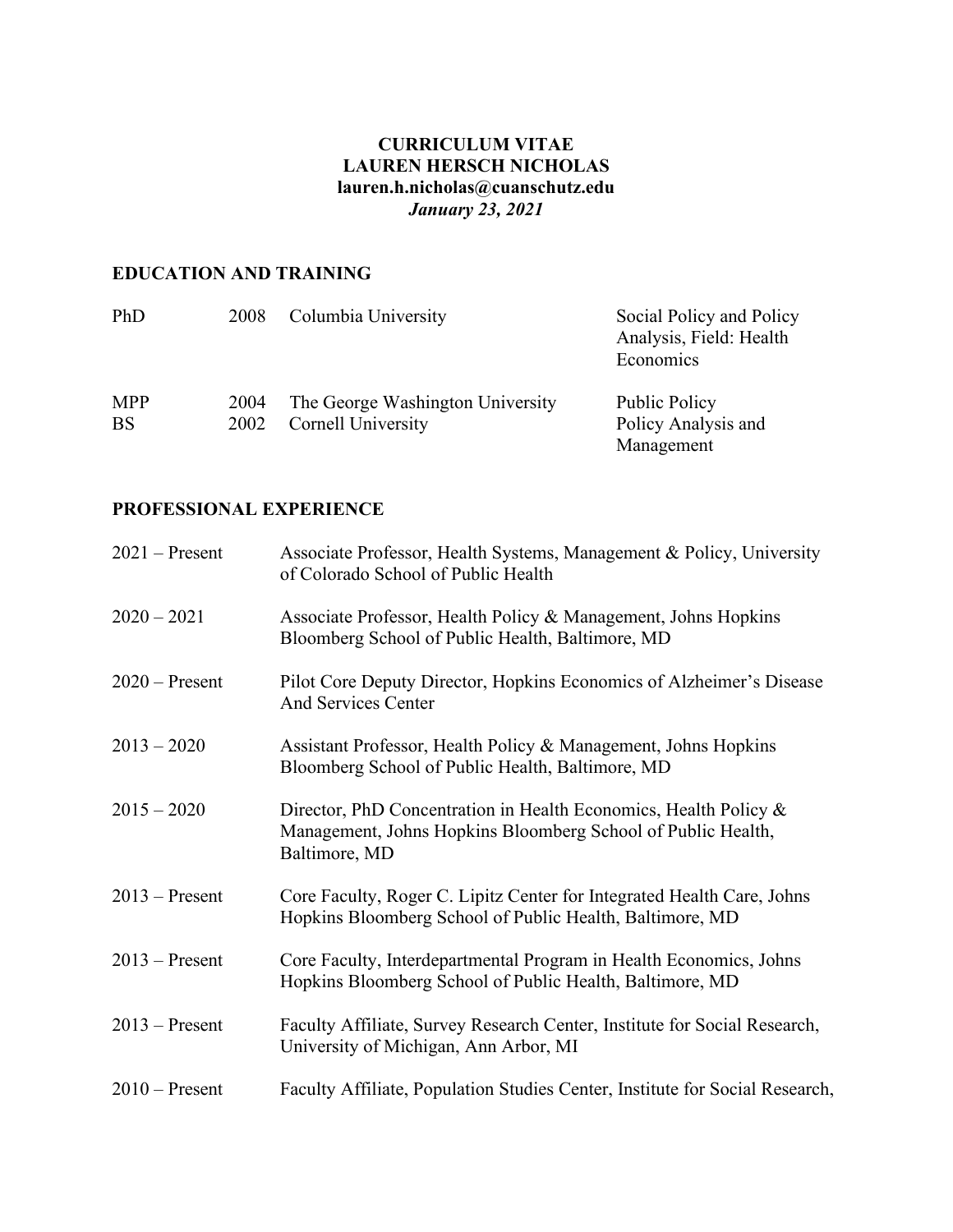|               | University of Michigan, Ann Arbor, MI                                                                                    |  |
|---------------|--------------------------------------------------------------------------------------------------------------------------|--|
| $2010 - 2013$ | Faculty Research Fellow, Survey Research Center, Institute for Social<br>Research, University of Michigan, Ann Arbor, MI |  |
| $2008 - 2010$ | Research Investigator & NIA Postdoctoral Fellow, Population Studies<br>Center, University of Michigan, Ann Arbor, MI     |  |

# **PROFESSIONAL ACTIVITIES**

Member: AcademyHealth  $(2003 - )$ American Economic Association (2007 – ) American Society of Health Economists (2008 – ) Association for Academic Surgery (2014 – ) Association for Public Policy and Management (2005 – ) National Academy of Social Insurance  $(2013 - )$ Population Association of America  $(2007 - )$ 

Conference Program Committees

*American Society of Health Economists (2010, 2012, 2014, 2016, 2018, 2019, 2020, 2021), AcademyHealth (2012, 2013, 2014, 2015, 2016, 2017 (Medicare Theme Leader), 2018 (Medicare Theme Leader), 2019 (Medicare Theme Leader), International Health Economics Association (2011, 2013, 2015, 2017, 2019, 2021)*

### **EDITORIAL ACTIVITIES**

*Journal Editorial Board*

*Journal of Pain and Symptom Management* 

*Journal Peer Review*

*American Journal of Managed Care, American Journal of Public Health, Demography, Economic Inquiry, Forum for Health Economics & Policy, Health Affairs, Health Economics, Health Services Research, JAMA, JAMA Internal Medicine, JAMA Oncology, JAMA Surgery, Journal of the American Geriatrics Society, Journal of the Economics of Ageing, Journal of General Internal Medicine, Journal of Health Economics, Journal of Statistical Software, Labour Economics, Medical Care Research and Review, PLoS One*

*Ad-Hoc Grant Review Panels*

*National Institute on Aging (Training Grants, Dementia, and Research Methods Special Emphasis Panels), U.S. Department of Health and Human Services, U.S. Department of Agriculture Economic Research Service*

*Other Service to the Profession*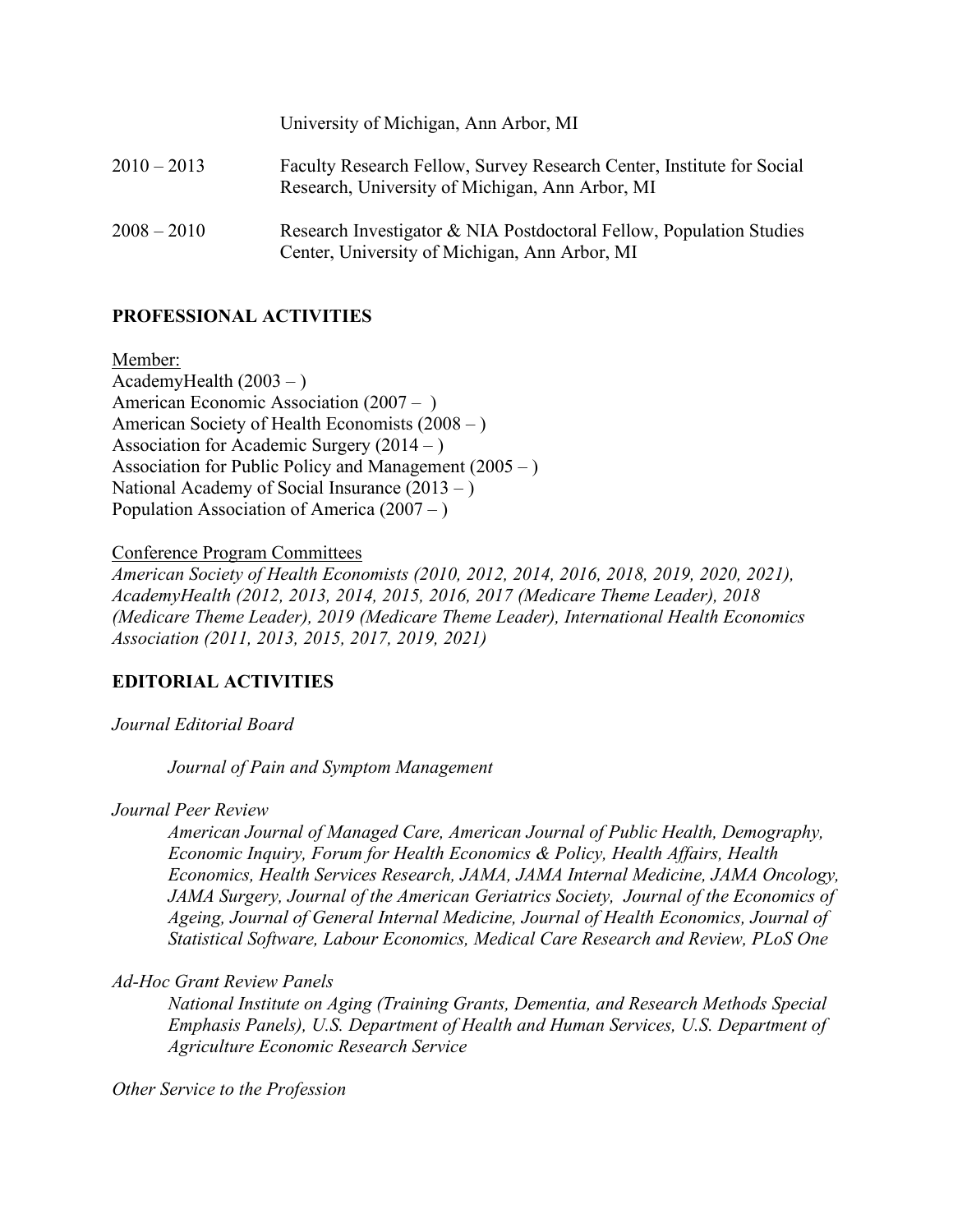*National Academy of Social Insurance Heinz Dissertation Award Selection Committee, Mentor: AcademyHealth, ASHEcon*

# **HONORS AND AWARDS**

2019: Excellence in Teaching, Johns Hopkins School of Public Health

2015: Delta Omega Honor Society, Johns Hopkins University Catalyst Award

2014: HCUP Article of the Year Award, Johns Hopkins Leadership Program for Women Faculty

2013: American Geriatrics Society Presidential Poster Session (most highly ranked abstracts)

2012: AcademyHealth Article of the Year Award; Member, National Academy of Social Insurance

2011: Young Scientists Award, World Congress on Debates and Consensus in Bone, Muscle and Joint Diseases (declined), Best Overall Abstract Award, Academic Surgical Congress

2010: Visiting Scholar, University of Iowa

2009: National Academy of Social Insurance John Heinz Dissertation Award

2009: A. Regula Herzog Young Investigators Award, Institute for Social Research

2005: John A. Hartford Foundation Pre-Dissertation Award Program

2004: Columbia University Eveline M. Burns Award in Social Policy

2004: George Washington University Administration MPP Honor Graduate Award

2002: Cornell University College of Human Ecology Degree Marshall

2001: AARP Andrus Foundation Undergraduate Fellowship in Aging and Finance

### **PUBLICATIONS**

*Peer-Reviewed (\* First author is student, fellow, or junior faculty mentee)*

1. **Nicholas LH,** Langa KM, Bynum JPW, Hsu JW. The Financial Presentation of Alzheimer Disease and Related Dementias. *JAMA Internal Medicine.* In press, published online 30 November 2020.

2. Matta S, Hsu JW, Iwashyna TJ, Baum MY, Langa KM, **Nicholas LH**. Identifying cohabiting couples in administrative data: evidence from Medicare address data. *Health Services and*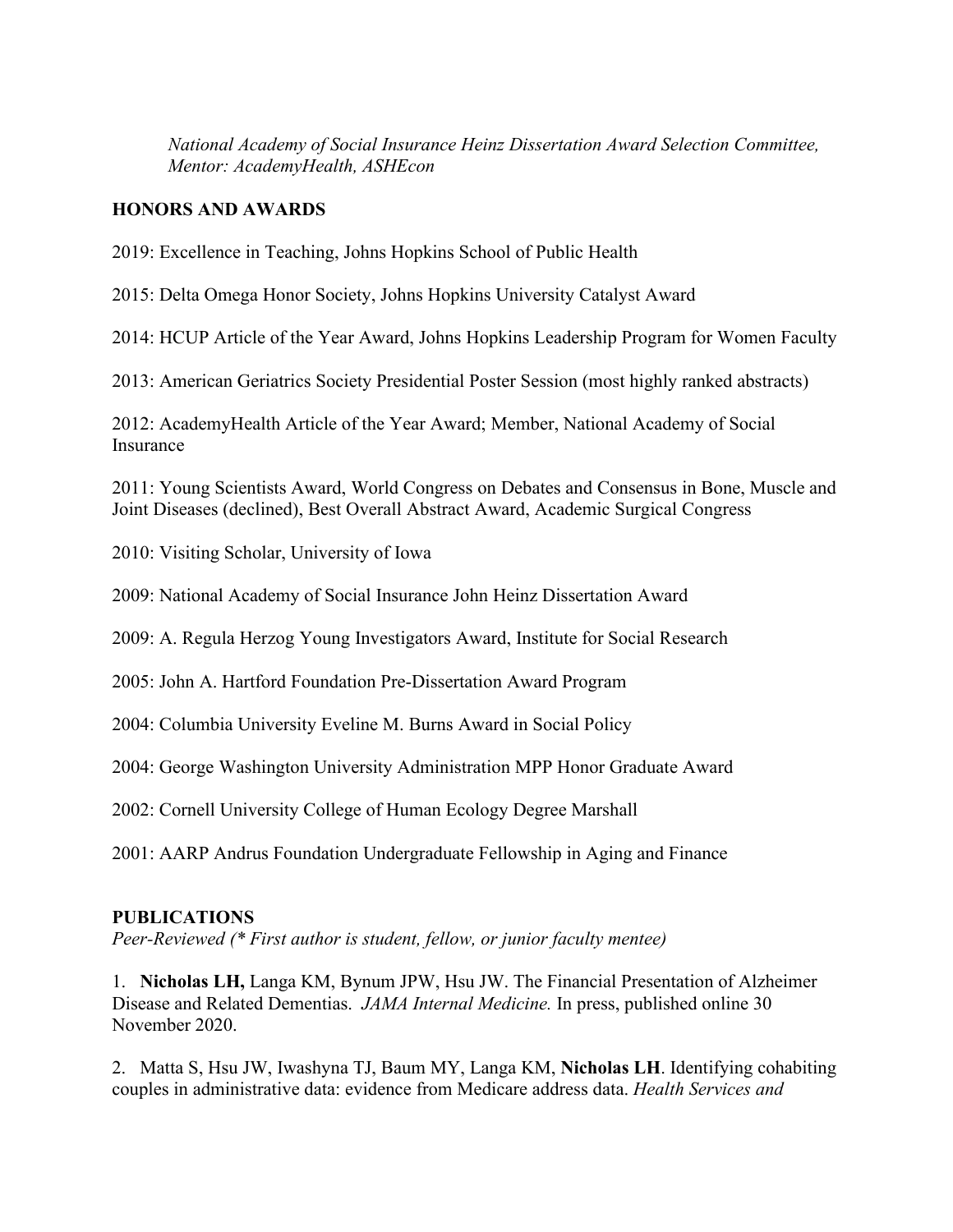*Outcomes Research Methodology*. In press.\*

3. Maclean JC, Ghimire KM, **Nicholas LH**. Marijuana legalization and disability claiming. *Health Economics*. In press, published online November 2020.

4. Bozzi DG, **Nicholas LH**. A Causal Estimate of Long-Term Health Care Spending Attributable to Body Mass Index Among Adults. *Economics & Human Biology.* In press.\*

5. **Nicholas LH,** Hanson C, Segal J, Eisenberg MD (2020). Association Between Treatment by Fraud and Abuse Perpetrators and Health Outcomes Among Medicare Beneficiaries. *JAMA Internal Medicine.* 180(1):62–69.

6. **Nicholas LH,** Stith SS. Are Transplant Centers that Meet Insurer Minimum Volume Requirements Better Quality? *Medical Care Research and Review.* In press.

7. **Nicholas LH,** Baum MY (2020). Wills, Public Policy, and Financial Well-Being Among Surviving Spouses. *Journal of the Economics of Aging.* 16, article 100211.

8. Hazell SZ, Fu W, Hu C, Voong KR, Lee B, Peterson V, Feliciano JL, **Nicholas LH**, McNutt TR, Han P, and Hales RK (2020). Financial toxicity in lung cancer: An assessment of magnitude, perception, and impact on quality of life. *Annals of Oncology.* 31(1) 96 – 102.\*

9. **Nicholas LH,** Maclean JC (2019). The Effect of Medical Marijuana Laws on the Health and Labor Supply of Older Adults: Evidence from the Health and Retirement Study. *Journal of Policy Analysis & Management.* 38(2) 455 - 480.

10. **Nicholas LH,** Done N, Baum M. Lifetime Job Demands and Later Life Disability (2018). *Journal of the Economics of Aging.* Article 100184.

11. **Nicholas LH**, Wu S (2020). Do Medicare Advantage Rebates Reduce Enrollees' Out-of-Pocket Spending? *Medical Care Research and Review.* 77 (5), 474-482.

12. **Nicholas LH,** Segal J, Hanson C, Zhang K, Eisenberg MD (2019). Medicare Beneficiaries' Exposure to Fraud and Abuse Perpetrators, *Health Affairs.* 38(5): 788 – 793.

13. Wolff JL, **Nicholas** LH, Willink A, Mulchahy J, Davis K, Kasper JD (2019). Medicare Spending and the Adequacy of Support with Daily Activities in Community-Living Older Adults with Disability, *Annals of Internal Medicine.* 170(12):837-844.

14. Bowring MG, Massie AB, Craig-Shapiro R, Segev DL, **Nicholas LH** (2018). Kidney Offer Acceptance Patterns at Programs Undergoing a Systems Improvement Agreement. *American Journal of Transplantation.* 2018(31): 2182 - 2188.

15. Dean LT. **Nicholas LH** (2018). Getting Credit for Your Health? Using Credit Scores to Understand Predictors and Consequences of Disease. *American Journal of Public Health,*  108(11):1503 - 1505.\*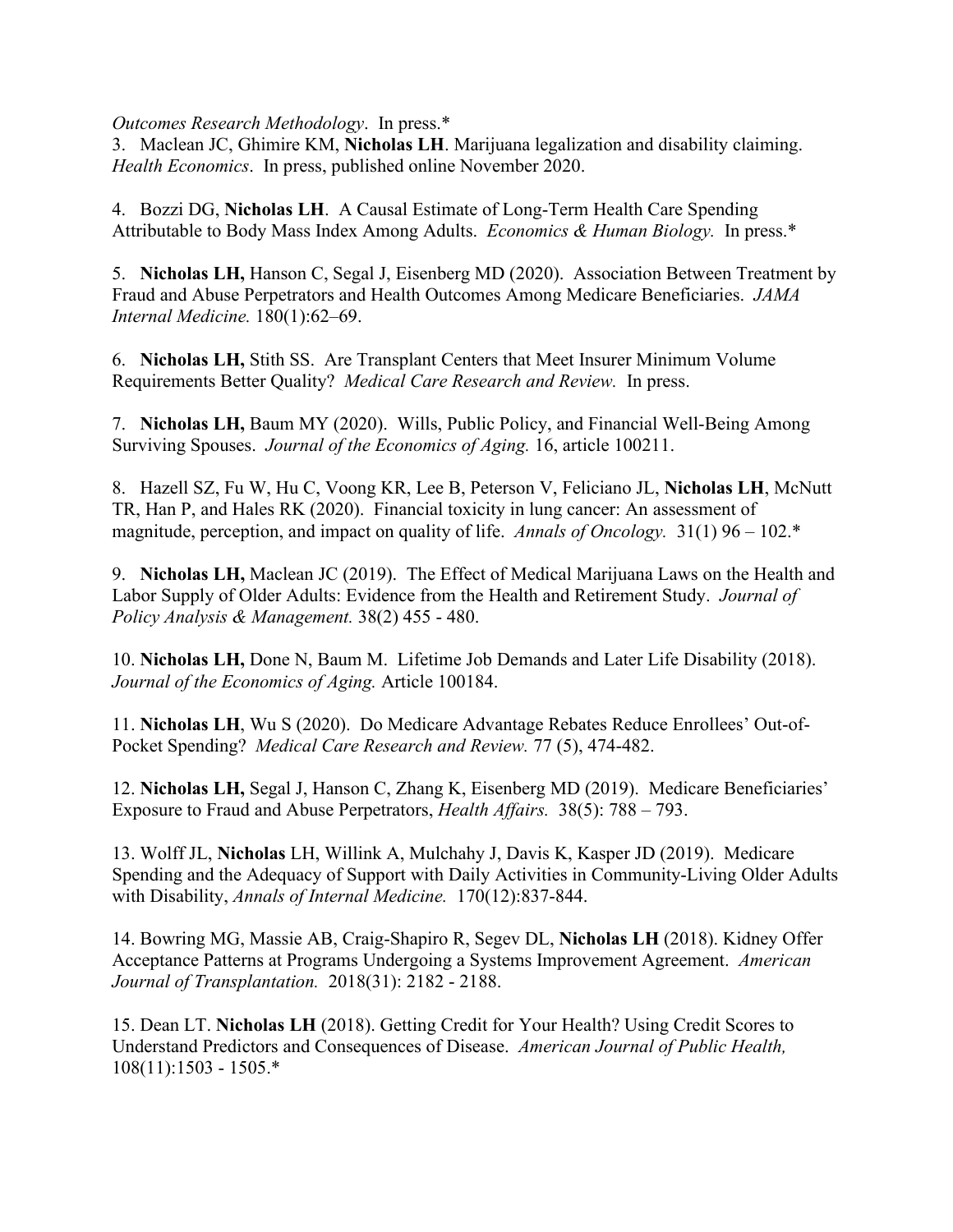16. Dean LT, Moss SL, Ransome Y, Frasso-Jaramillo L, Zhang Y, Visvanathan K, **Nicholas LH**, Schmitz KH (2018). "It still affects our economic situation": long-term economic burden of breast cancer and lymphedema. *Supportive Care in Cancer*. (2018): 1 - 12.\*

17. Rasmussen SV, Zhou S, Thomas AG, Segev DL, **Nicholas LH** (2018). Transplant community perceptions of the benefits and drawbacks of alternative quality metrics for regulation. *Clinical Transplantation.* 33(4): e13500 (1 – 8).

18. Rasmussen SS, Thomas A, Garonzik-Wang J, Henderson M, Stith S, Segev DL, **Nicholas LH** (2018). Reported Effects of the SRTR 5-tier Rating System on US Transplant Centers. *Transplantation International*. 31(10): 1135 - 1143.

19. Zhou S, Holscher CM, Massie AB, Segev DL, **Nicholas LH** (2018). Correlation between kidney transplant quality metrics and waitlist metrics. *Transplantation.* 102(8): e362 - e363.

20. Dean LT, Schmitz KH, Frick K, **Nicholas LH**, Zhang Y, Subramanian SV, Visvanathan K (2018). Consumer credit as a novel marker for health and economic burden in a diverse population of breast cancer survivors. *Journal of Cancer Survivorship*. (2018): 1 - 10.\*

21. Henke RM, Karaca Z, Gibson TB, Cutler E, Barrett ML, Levit K, Johann J, **Nicholas LH**, Wong, HS (2017). Medicare Advantage and Traditional Medicare Hospitalization Intensity and Readmissions. *Medical Care Research and Review*. 75(4): 434 - 453.

22. de Souza JA, Yap BJ, Wroblewski K, Blinder V, Araújo FS, Hlubocky FJ, **Nicholas LH**, O'Connor JM, Brockstein B, Ratain MJ, Daugherty CK (2017). Measuring financial toxicity as a clinically relevant patient-reported outcome: The validation of the COmprehensive Score for financial Toxicity. *Cancer*. 123(3): 476 - 484.

23. Oddo VM, **Nicholas LH**, Bleich SN, Jones-Smith JC (2016). The impact of changing economic conditions on overweight risk among children in California from 2008 to 2012. *Journal of Epidemiology and Community Health*. 2016(70): 874 - 880.\*

24. Courtright KR, Madden V, Gabler NB, Cooney E, Small DS, Troxel A, Casarett D, Ersek M, Cassel JB, **Nicholas LH**, Escobar G (2016). Rationale and Design of the Randomized Evaluation of Default Access to Palliative Services (REDAPS) Trial. *Annals of the American Thoracic Society,* 13(9): 1629 - 1639.

25. Narang, AK. **Nicholas LH** (2016). Out-of-pocket spending and financial burden among Medicare beneficiaries with cancer. *JAMA Oncology*. 3(6): 757 - 765.\*

26. Ahmed R, Chow EK, Massie AB, Anjum S, King EA, Orandi BJ, Bae S, **Nicholas LH**, Lonze BE, Segev DL (2016). Where the sun shines: industry's payments to transplant surgeons. *American Journal of Transplantation*. 16(1): 292 - 300.\*

27. Schold JD, **Nicholas LH** (2015).Considering Potential Benefits and Consequences of Hospital Report Cards: What are the Next Steps? *Health Services Research,* 50(2): 321 - 29.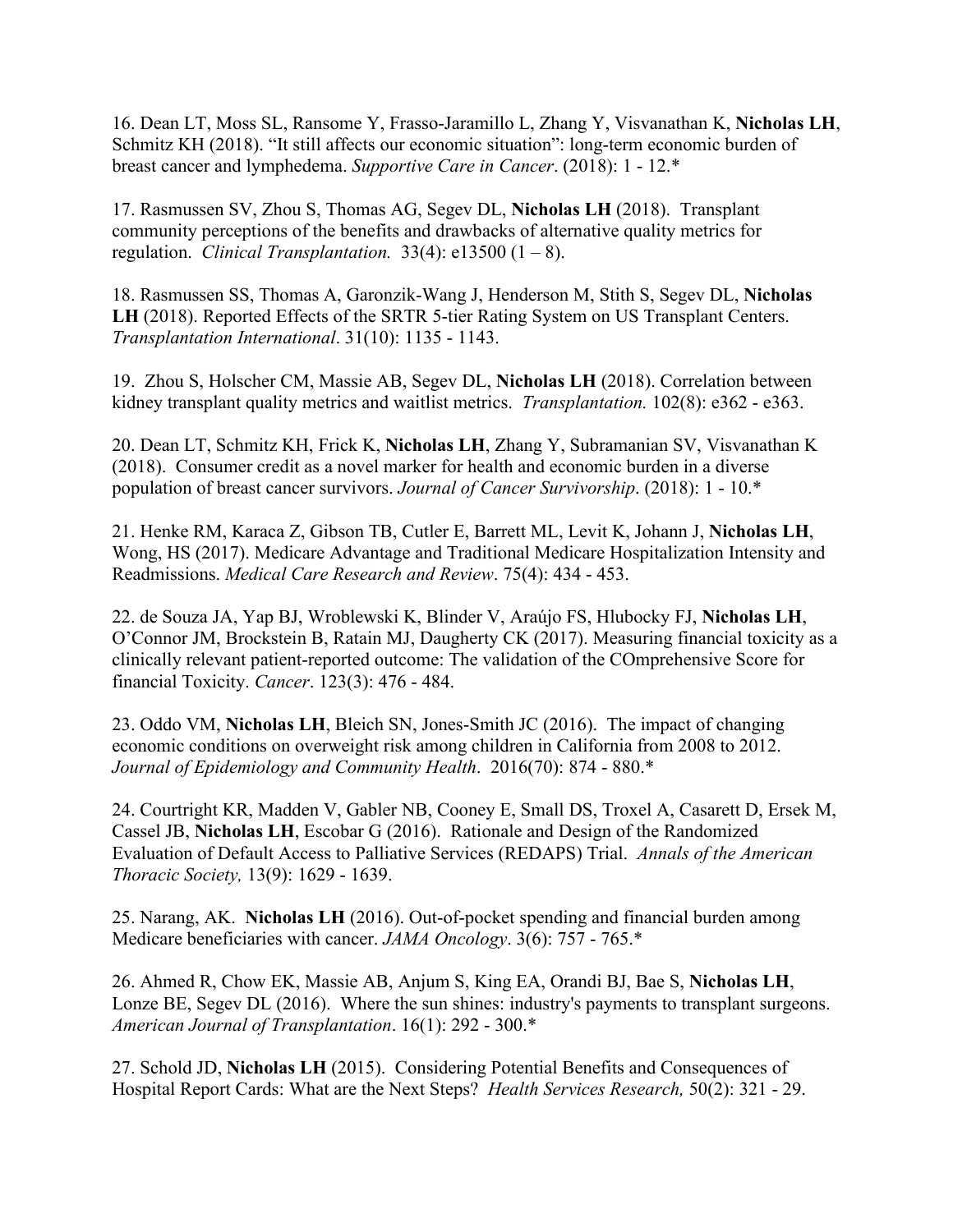28. Kucirka LM, Bowring MG, Massie AB, Luo X, **Nicholas LH**, Segev DL (2015). Landscape of deceased donors labeled increased risk for disease transmission under new guidelines. *American Journal of Transplantation*. 15(12):3215 - 3223.\*

29. Narang AK, Wright AA, **Nicholas LH** (2015). Trends in Advance Care Planning in Patients With Cancer: Results From a National Longitudinal Survey. *JAMA Oncology*, 1(5):601 - 608.\*

30. Osborne NH, **Nicholas LH**, Thumma, J, Ryan AR, Dimick JB (2015). Association of Hospital Participation in a Quality Reporting Program with Surgical Outcomes and Expenditures for Medicare Beneficiaries. *JAMA,* 313(5):496 - 504.

31. Xu T, Goldstein EV, Dzeng E, Dy SM, **Nicholas LH** (2015). Public Attitudes on the Future Sustainability of Medicare. *Journal of Health Care Finance*. 42(1):1 - 6.\*

32. Shih T, **Nicholas LH**, Thumma JR, Birkmeyer JD, Dimick JB (2014). Does Pay-for-Performance Improve Surgical Outcomes? An Evaluation of Phase 2 of the Premier Hospital Quality Incentive Demonstration. *Annals of Surgery,* 259(4):677 - 8.\*

33. **Nicholas LH,** Bynum JPW, Weir DR, Iwashyna TJ, Langa KM (2014). Advance Directives And Nursing Home Stays Associated With Less Aggressive End-Of-Life Care For Severe Dementia Patients. *Health Affairs*, 33(4): 667 - 74.

34. Schwartz DA, Shah AA, Zogg CK, **Nicholas LH**, Velopulos CG, Efron DT, Schneider EB, Haider AH (2015). Operative Delay to Laparoscopic Cholecystectomy: Racking Up the Cost of Healthcare. *Journal of Trauma and Acute Care Surgery*: 79(1): 15 - 21*.\**

35. **Nicholas LH** (2014). Will Medicare Advantage Benchmark Reforms Impact Plan Rebates and Enrollment? *American Journal of Managed Care*, 20(11): 917 - 924.

36. McInerney M, Mellor J, **Nicholas LH** (2013). Recession Depression? Mental Health Effects of the 2008 Stock Market Crash. *Journal of Health Economics,* 32(6): 1090 - 1104.

37. Norton EC, **Nicholas LH**, Huang SH (2013). Informal Care and Inter-vivos Transfers: Results from the National Longitudinal Survey of Mature Women, *B.E. Journal of Economic Analysis & Policy,*14 (2): 377 - 400.

38. **Nicholas LH** (2013). Better Quality of Care or Healthier Patients? Hospital Utilization by Medicare Advantage and Fee-for-Service Enrollees, *Forum for Health Economics and Policy*,  $16(1): 1-25.$ 

39. **Nicholas LH,** Dimick JB (2013). Bariatric Surgery in Minority Patients Before and After Implementation of a Centers of Excellence Program. *JAMA,* 310(13): 1399 - 1400.

40. Kelley AS, Langa KL, Covinsky K, Smith AK, Cagle J, Ornstein K, Silveira M, **Nicholas LH**, Ritchie CS (2014). Leveraging the Health and Retirement Study to Advance Palliative Care Research. *Journal of Palliative Medicine,* 17(5): 506 - 11.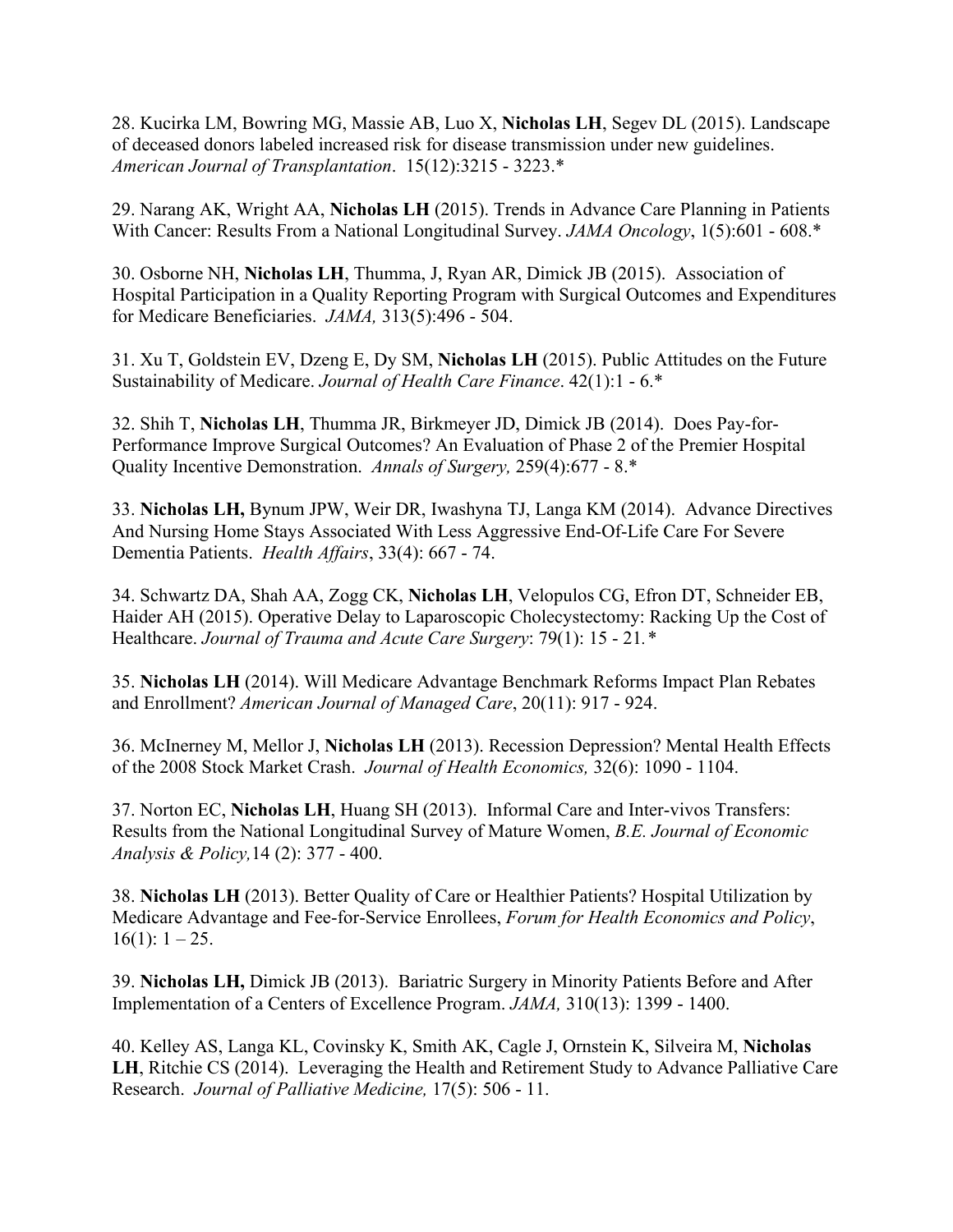41. Dimick JB, **Nicholas LH**, Thumma, J, Ryan AR, Birkmeyer JD (2013). Complications Following Bariatric Procedures Before vs. After Implementation of National Policy Restricting Coverage to Centers of Excellence, *JAMA,* 309(8): 792 - 799. *HCUP Article of the Year Award, 2014*

42. Dimick JB, Staiger DO, Osborne NH, **Nicholas LH**, Birkmeyer JD (2012). Composite Measures for Rating Hospital Quality with Major Surgery. *Health Services Research,* 47(5): 1861 - 1879.

43. **Nicholas LH**, Langa KM, Iwashyna TJ, Weir DR (2011). Regional Variation in the Association Between Advance Directives and End-of-Life Medicare Expenditures, *JAMA*, 306(13): 1447 - 1453. Abstract reprinted with accompanying editorial*, Archives of Internal Medicine*, 172(3): 266 - 268. *AcademyHealth Article of the Year Award, 2012*

44. **Nicholas LH** (2011). Modeling the Impact of Medicare Advantage Payment Cuts on Ambulatory Care Sensitive and Elective Hospitalizations, *Health Services Research*, 46(5): 1417 - 1435.

45. **Nicholas LH** (2011). Can Food Stamps Help to Reduce Medicare Spending on Diabetes? *Economics & Human Biology,* 9(1), 1 - 13.

46. **Nicholas LH**, Dimick JB, Iwashyna TJ (2011). Do Hospitals Alter Patient Care Effort Allocations Under Pay-for-Performance? *Health Services Research.* 46(1 part I): 61 – 81.

47. Osborne NH, **Nicholas LH**, Ghaferi AA, Dimick JB (2011). Evaluating Popular Media and Internet- Based Hospital Quality Ratings for Cancer Surgery. *Archives of Surgery,* 146(5): 600 - 604.\*

48. **Nicholas LH**, Osborne NH, Birkmeyer JD, Dimick JB (2010). Hospital Process Compliance and Surgical Outcomes in Medicare Beneficiaries, *Archives of Surgery*, 145(10): 999 - 1004.

49. Sakshaug JW, Weir DR, **Nicholas LH** (2010). Validating Diabetes Disease Status in Claims and Survey Data, *Proceedings of the 2010 International Methodology Symposium: The Interplay among Censuses, Surveys and Administrative Data*, Statistics Canada, Ottawa.\*

50. Dimick JB, Osborne NH, **Nicholas LH**, Birkmeyer JD (2009). Identifying High Quality Bariatric Surgery Centers: Hospital Volume or Risk-Adjusted Outcomes? *Journal of the American College of Surgeons*, 209(6) 702 - 706.

51. Osborne NH, **Nicholas LH**, Ghaferi AA, Upchurch G, Dimick JB. (2009). Do Popular Media And Internet-Based Hospital Quality Ratings Identify Hospitals with Better Cardiovascular Surgery Outcomes? *Journal of the American College of Surgeons.* 210(1): 87 - 92.\*

52. Biles B, Dallek G, **Nicholas LH** (2004). Medicare Advantage: Déjà Vu all over Again? *Health Affairs* web exclusive, W4-586 - W4-597.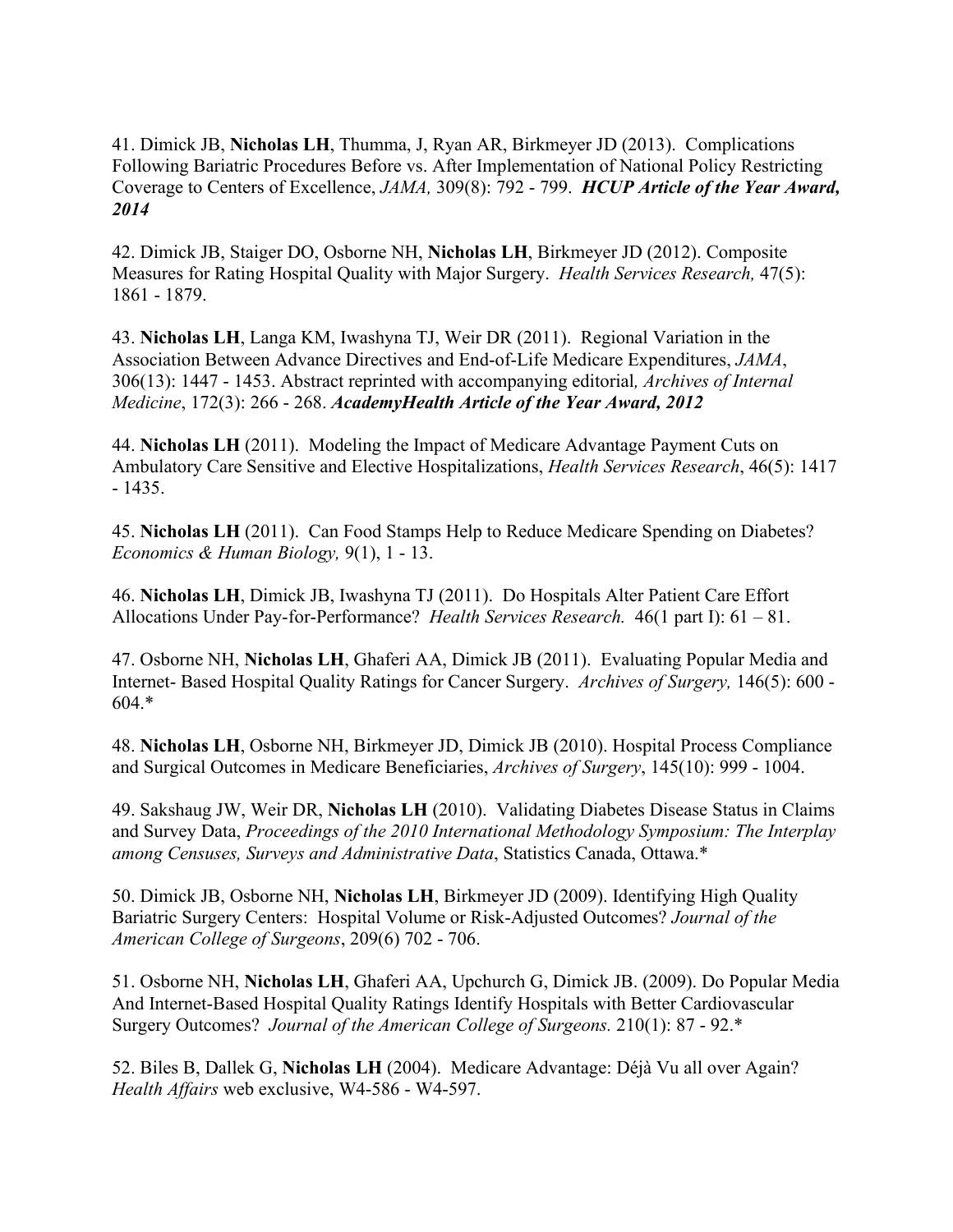*Invited Commentary*

1. **Nicholas LH**, Dimick JB (2015). Evaluating Changes in Health Care Policy: Methods Matter. *JAMA Surgery,* 150(7): 649*.*

2. **Nicholas LH**, Dimick JB (2011). Too Much of a Good Thing? Multi-tasking and Distraction in Quality Improvement, *Archives of Surgery,* 146(3): 270.

*Policy Briefs*

Moon M, Hollin IL, **Nicholas LH**, Schoen C, Davis K (2015). Serving Older Adults with Complex Care Needs: A New Benefit Option for Medicare*, The Commonwealth Fund*.

Biles B, **Nicholas LH**, Cooper BS (2014). The Cost of Privatization: Extra Payments to Medicare Advantage Plans, *The Commonwealth Fund*.

Biles B, **Nicholas LH**, Cooper BS, Adrion E, Guterman S (2006). The Cost of Privatization: Extra Payments to Medicare Advantage Plans Updated and Revised, *The Commonwealth Fund*.

Biles B, **Nicholas LH**, Guterman S (2006). Medicare Beneficiary Out-of-Pocket Costs: Are Medicare Advantage Plans a Better Deal? *The Commonwealth Fund*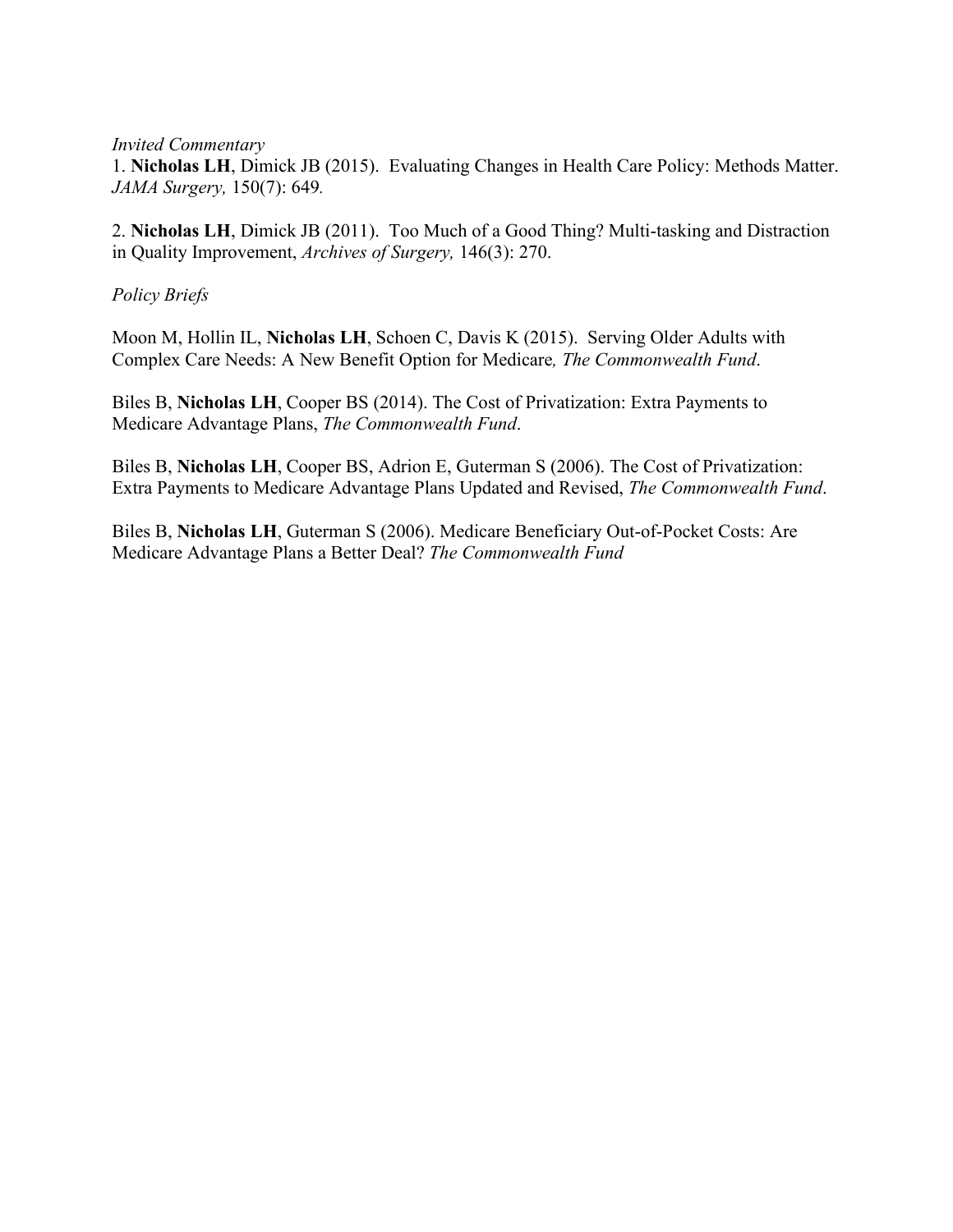### *CURRICULUM VITAE*

### **LAUREN HERSCH NICHOLAS**

### **PART II**

#### **TEACHING EXPERIENCE**

#### *STUDENTS AND FELLOWS ADVISED*

PhD Kiefer Ahn, PhD expected 2022 Lumin Shen, PhD expected 2023

DrPH Amanda Teeple, DrPH expected 2022

Masters Kelsey Edwards, MPH 2019 John Fischer, MPH 2016 Margaret Gavor, MPH 2015 Daniel Gorbaty, MPH 2019 Jessica Hale, MSPH expected 2020 Edward Juhn, MPH 2018 Mayumi Masumara, MPH expected 2020 Anaeze Offodile, MPH 2017 Kathleen Taylor, MSPH 2019 Laurent Tsai, MPH expected 2020

Clinical Fellowship Amol Narang, Radiation Oncology research year 2015

*CAPSTONE ADVISOR* Margaret Gavor, MPH 2015 Sasmira Matta, MHS 2019

#### *PRELIMINARY DEPARMENT ORALS*

Nicolae Done, Health Policy & Management, June 17, 2015 Kurt Herzer, Health Policy & Management, September 22, 2014 Sonal Parasrampuria, Health Policy & Management, April 12, 2018 Shannon Wu, Health Policy & Management, February 2, 2018

*PRELIMINARY SCHOOLWIDE ORALS* Liming Dong, Mental Health, October 30, 2015 Kurt Herzer, Health Policy & Management, December 2, 2014 Lauren Kucirka, Epidemiology, October 14, 2014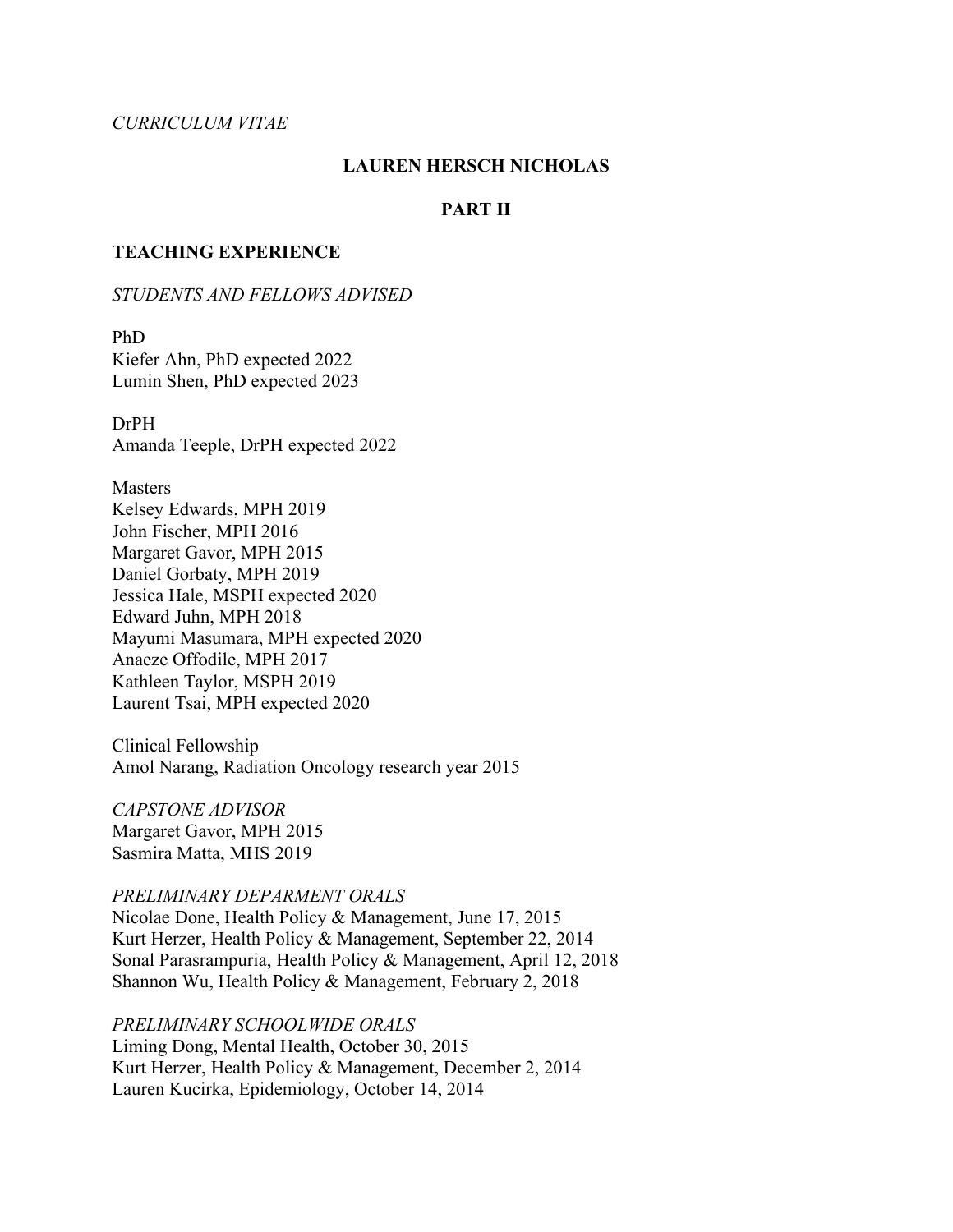Sonal Parasrampuria, Health Policy & Management, May 23, 2018 Joyce Qian, Epidemiology, June 8, 2018 Ashton Shaffer, Epidemiology, December 11, 2017 Shannon Wu, Health Policy & Management, March 26, 2018

*FINAL SCHOOLWIDE ORALS* Kurt Herzer, Health Policy & Management, January 25, 2016 Lauren Kucirka, Epidemiology, June 4, 2015 Shannon Wu, Health Policy & Management, May 14, 2019 Susan Christiansen, Population, Family & Reproductive Health, December 1, 2020

# *ADDITIONAL SIGNIFICANT MENTORSHIP*

Mentorship in economics, econometrics, and health policy research to clinical fellows, junior faculty, and students participating in 1 or more research papers and projects:

Clinical Fellows: Amir Gahferi (University of Michigan), Amol Narang (Johns Hopkins University) Nicholas Osborne (University of Michigan), Terry Shih (University of Michigan) Vicente Valero (Johns Hopkins University)

Undergraduate and Medical Students: Rizwan Ahmad (Johns Hopkins University), Amanda Chen (Johns Hopkins University), Cole Friedes (Johns Hopkins University), Sarah Hazell (Johns Hopkins University), Tim Xu (Johns Hopkins University)

JHSPH PhD Student Research Collaborators: Debbie Gilbert (Health Policy & Management), Kurt Herzer (Health Policy & Management), Vanessa Oddo (Nutrition), Shannon Wu (Health Policy & Management)

JHU Junior Faculty: Lorraine Dean (Epidemiology, K Award Co-mentor), Diane Schwartz (Surgery)

### *CLASSROOM INSTRUCTION: PRIMARY INSTRUCTOR*

- 2020 PhD Seminar in Health Policy: Using Secondary Data to Conduct Health Policy Research, Johns Hopkins Bloomberg School of Public Health, Term 1. Enrollment: 10
- 2020 Applied Econometrics for Health Policy Research, Johns Hopkins Bloomberg School of Public Health, Term 4. Enrollment: 4
- 2019 PhD Seminar in Health Policy: Using Secondary Data to Conduct Health Policy Research, Johns Hopkins Bloomberg School of Public Health, Term 1. Enrollment: 8
- 2019 Applied Econometrics for Health Policy Research, Johns Hopkins Bloomberg School of Public Health, Term 4. Enrollment: 5 *Excellence in Teaching Award*
- 2018 PhD Seminar in Health Policy: Using Secondary Data to Conduct Health Policy Research, Johns Hopkins Bloomberg School of Public Health, Term 1. Enrollment: 8
- 2018 Applied Econometrics for Health Policy Research, Johns Hopkins Bloomberg School of Public Health, Term 4. Enrollment: 8
- 2017 PhD Seminar in Health Policy: Using Secondary Data to Conduct Health Policy Research, Johns Hopkins Bloomberg School of Public Health, Term 1. Enrollment: 12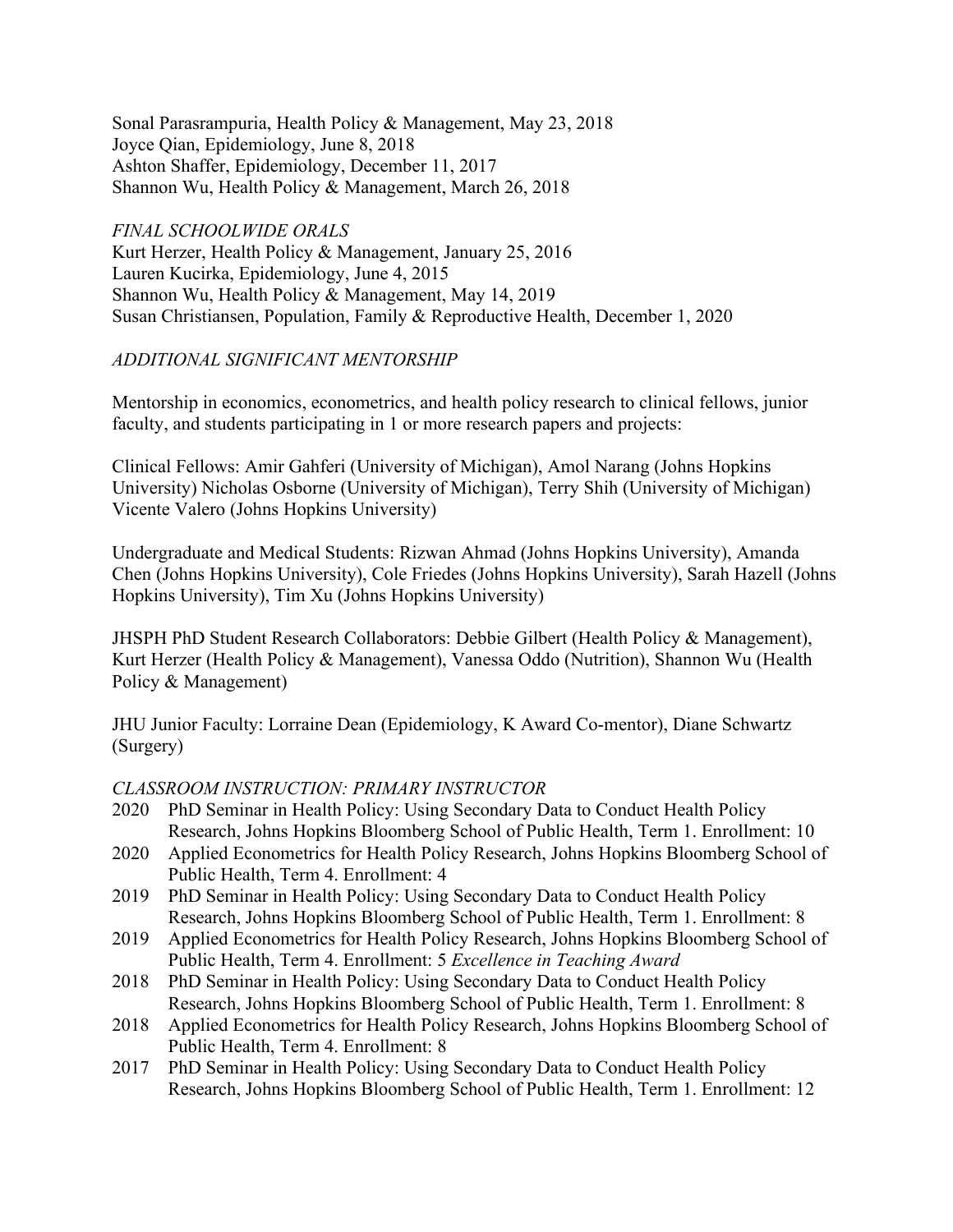- 2016 Applied Econometrics for Health Policy Research, Johns Hopkins Bloomberg School of Public Health, Term 2. Enrollment: 10
- 2015 Applied Econometrics for Health Policy Research, Johns Hopkins Bloomberg School of Public Health, Term 2. Enrollment: 6
- 2014 Applied Econometrics for Health Policy Research, Johns Hopkins Bloomberg School of Public Health, Term 2. Enrollment: 4

### *CLASSROOM INSTRUCTION: OTHER SIGNIFICANT TEACHING*

- 2019 JHSPH Schoolwide Causation Class Guest Lecture (Causation in Health Economics). Johns Hopkins Bloomberg School of Public Health, Term 2.
- 2014 HPM PhD Seminar Guest Lecture ("Provider Behavior"). Johns Hopkins Bloomberg School of Public Health, Term 2.
- 2013 Innovations in Healthcare for the Elderly Guest Lecture ("Medicare Advantage"), Johns Hopkins Bloomberg School of Public Health, Term 2.
- 2013 Seminar in Public Health Economics Guest Lecture ("Research Overview"), Johns Hopkins Bloomberg School of Public Health, Term 3.
- 2013 Seminar in Health Services Research & Policy Guest Lecture ("Research Overview"), Johns Hopkins Bloomberg School of Public Health, Term 3.
- 2008: Research Practicum in Poverty and Public Policy, Columbia University, Term 2: Teaching Assistant
- 2007: Research Practicum in Poverty and Public Policy, Columbia University, Term 2: Teaching Assistant
- 2006: Microeconomics for International Affairs, Columbia University, Term 2: Teaching Assistant
- 2006: Microeconomics and Public Policy, Columbia University, Term 1: Teaching Assistant
- 2005: Microeconomics and Public Policy, Columbia University, Term 2: Teaching Assistant
- 2005: Research Methods, Columbia University, Term 1: Teaching Assistant

# **RESEARCH GRANT PARTICIPATION**

Title: Health and Financial Implications of Early-Stage Alzheimer's Disease and Related Dementias

Sponsor: National Institute on Aging Role: PI \$ \$3,037,522

Period: 2020 – 2025

Financial problems can be some of the earliest warning signs of Alzheimer's Disease and Related Dementias. Building on our previous work studying the financial presentation among single-person households, we study financial symptoms of ADRD in coupled households and understand the health impacts for patients and families.

Title: Hopkins Economics of Alzheimer's Disease & Services Center Sponsor: National Institute on Aging Role: Co-Investigator (PIs Polsky, Wolff) \$544,508 Period: 2020 – 2025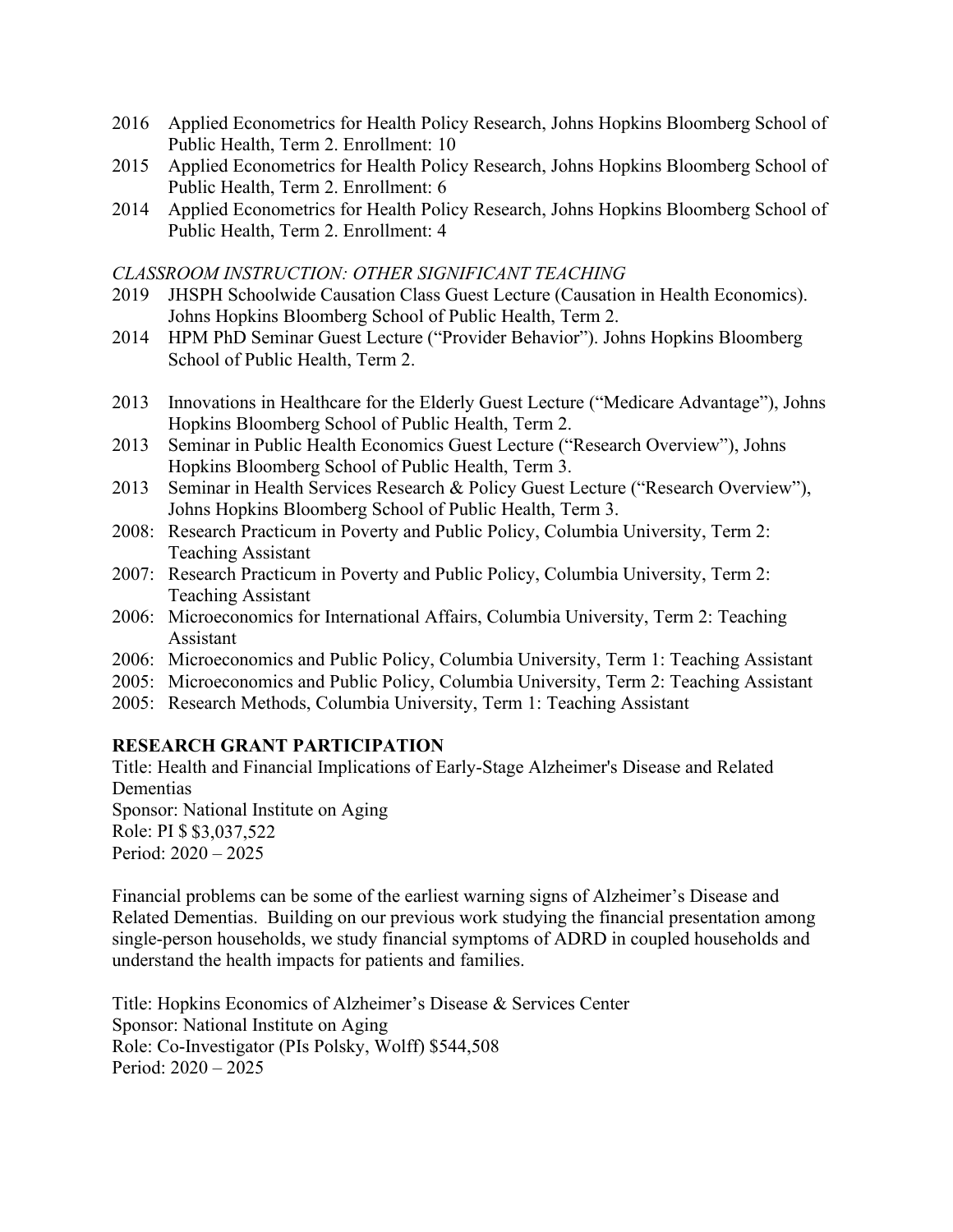The HEADS Center advances science that addresses the relationship between ADRD and goals of accessible, affordable, and appropriate quality care delivery. To achieve this goal, HEADS will undertake activities to stimulate and support research on two overarching signature themes: (1) To identify and quantify ADRD care needs and variation in needs, including racial and ethnic minority subgroups, and how ADRD care needs affects economic consequences for persons with ADRD, their families and other unpaid caregivers and (2) To examine how health system organization and financing affect ADRD-related health outcomes.

Title: Financial Consequences of Health and Healthcare Spending Among Older Couples Sponsor: Social Security Administration Role: PI \$75,000 Period: 2019 – 2020

Dementia, a chronic, degenerative disease characterized by deteriorating cognition, represents a particularly aggressive threat to older adults' financial well-being. Dementia-linked adverse financial events have the potential to deteriorate retirement savings, increasing financial strain and potentially demand for Medicaid and Supplemental Security Income. The presence of an unimpaired spouse may protect dementia patients if the unimpaired spouse intervenes, or both spouses may be harmed by financial errors committed by the dementia patient. In this project, we use linked consumer credit data and Medicare claims to study adverse financial effects before and after a formal dementia diagnosis among co-residing couples to address the topic of risks and resources at older ages. Findings from this study will provide SSA with important information about the impacts of dementia on the financial well-being of married couples and provide baseline information about the co-movement of spousal credit outcomes.

Title: Understanding and Respecting End-of-Life Treatment Preferences Among Older Adults with Alzheimer's Disease and Related Dementias Sponsor: National Institute on Aging Role: PI \$2,569,076 Period: 2018 – 2022

This grant studies surrogate decision-making for ADRD patients to better inform the advance care planning process and communication with surrogates. Results from this study can help to design interventions to increase the likelihood that a patient engaging in advance care planning has the conversations or prepares the documents that allow family, friends, and clinicians to act in a patient's best interest after dementia onset. Findings can also inform decision-making when ACP may no longer apply or was not completed.

Title: Adverse Financial Events Before and After Dementia Diagnosis: Understanding the Timing and Need for Representative Payees Among Households Impacted by Dementia Sponsor: Social Security Administration Role: PI \$95,000 Period: 2017 – 2019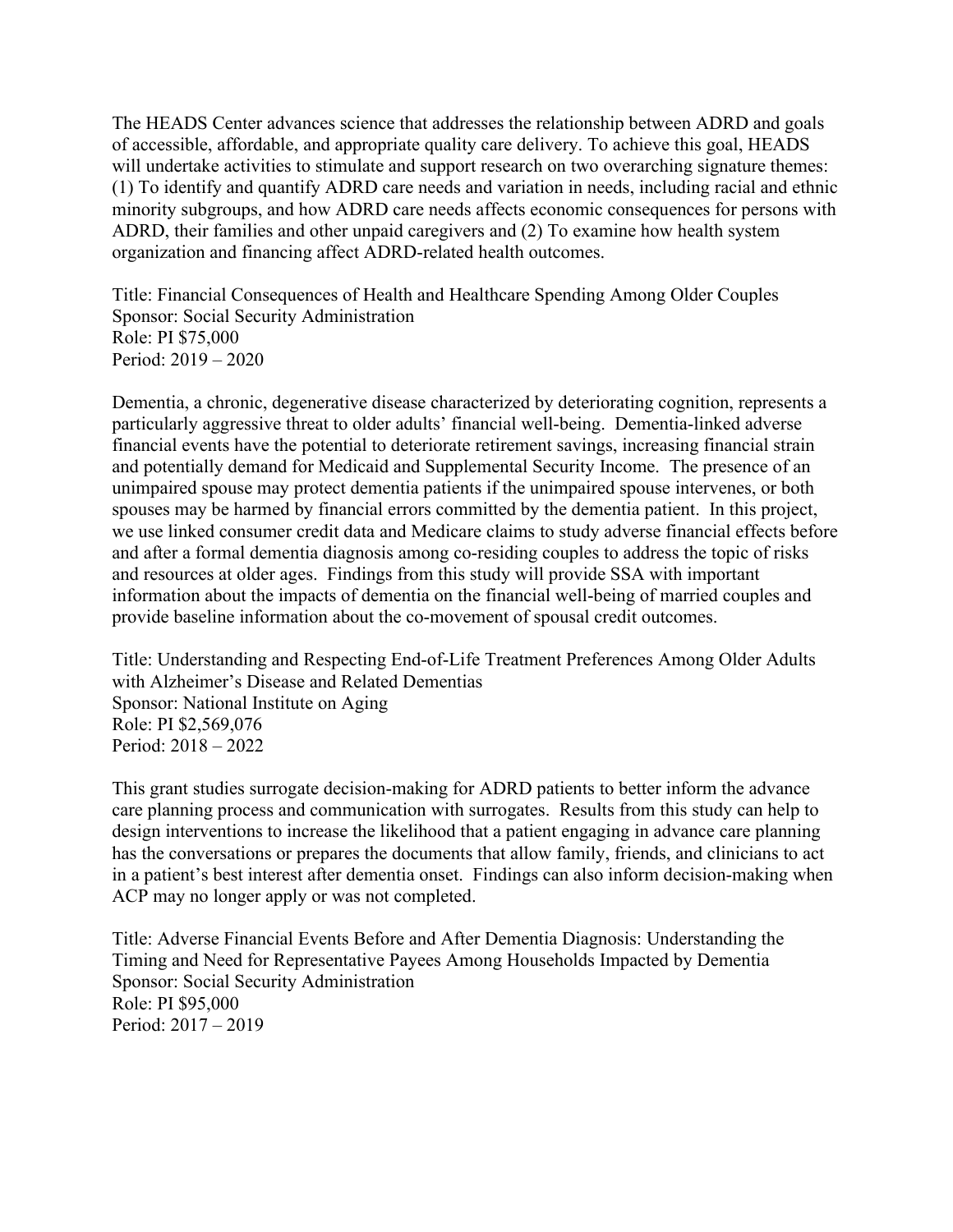This grant studies the frequency and timing of adverse financial events ranging from missed bill payment to home foreclosure and bankruptcy relative to the timing of dementia diagnoses among older adults.

Title: Integrating Palliative Care with Chronic Disease Management in Ambulatory Care Sponsor: Agency for Healthcare Research and Quality Role: Co-Investigator (PI Dy) \$470,000 Period: 2019 – 2020 The goal of this project is to conduct an integrative review on palliative care in chronic illness.

Title: Using Consumer Credit Data to Identify Precursors and Consequences of Cognitive Impairment Sponsor: National Institute on Aging (R21) Role: PI \$448,771 Period: 2016 – 2019

This grant links Medicare and credit panel data to assess the feasibility of predicting cognitive impairment through financial events.

Title: Design and Evaluation of Novel Metrics of Transplant Center Performance Sponsor: Arnold Foundation Role: Co-Principal Investigator, \$154,524 Period: 2016 – 2017

This grant designs a new set of transplant center quality metrics. A new set of quality metrics could catalyze an increase in the number of transplants performed, saving patient lives and reducing healthcare costs associated with organ failure among patients waiting for transplantation.

Title: Reducing Geographic Disparities in Kidney and Liver Allocation Sponsor: National Institute Role: Co-Investigator (PI Segev) Period 2016 – 2020

This grant construct metrics of geographic variation in access to liver and kidney transplantation that adjust for heterogeneity inherent to clinical practice; studies the impact of recent allocation changes on clinical decision-making and geographic disparities; and designs optimized sharing systems that reduce geographic disparity while explicitly accounting for uncertainty in supply and demand.

Title: Default Palliative Care Consultation for Seriously Ill Hospitalized Patients Sponsor: National Institute on Aging (UH1-3) Role: Co-Investigator (PI Halpern) Period: 2015 – 2019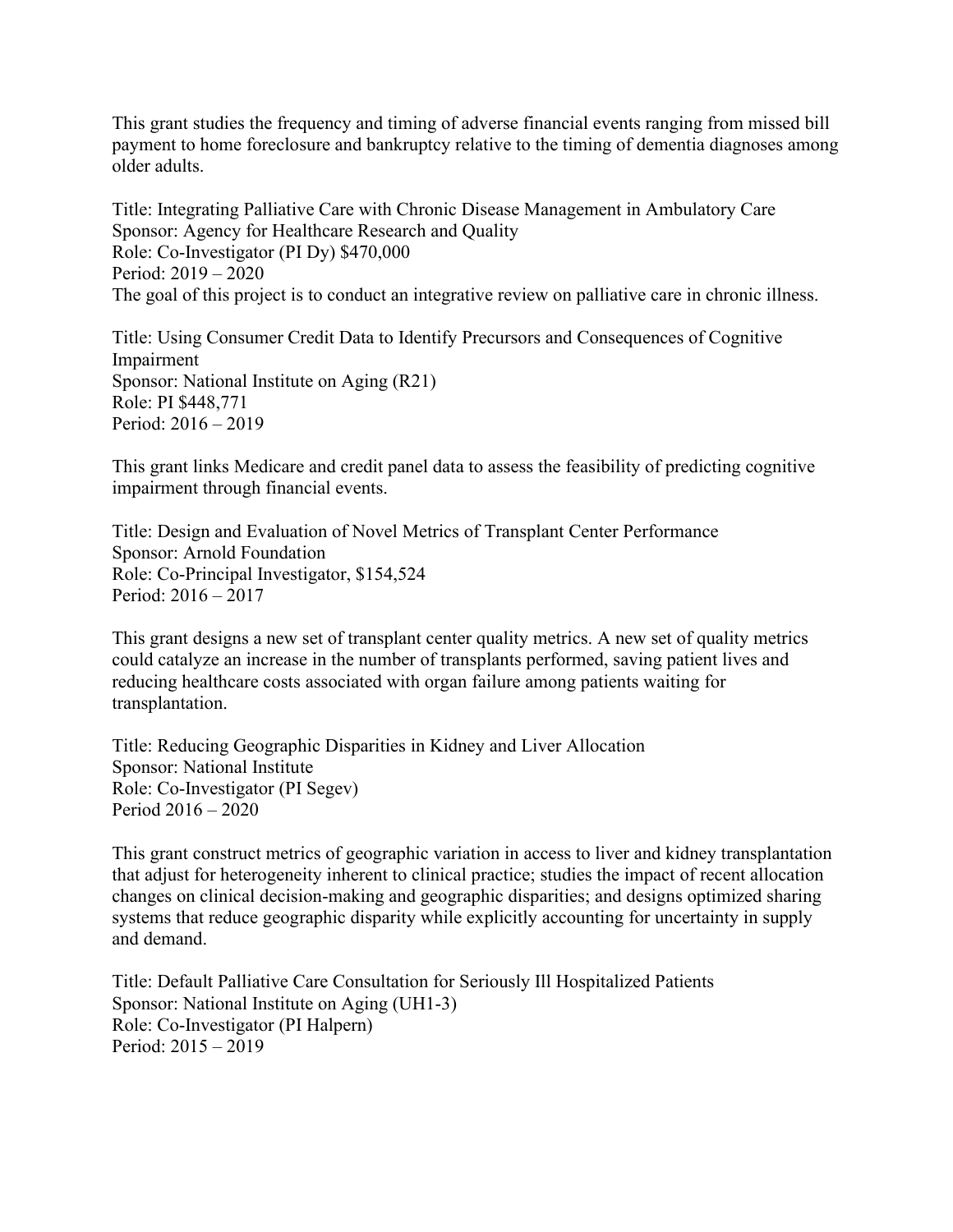This study conducts the largest randomized trial ever in palliative care, answering key questions such as how well inpatient palliative care consults work, which structural characteristics of these services make them particularly effective (e.g., staffing by palliative care physicians vs. nurse practitioners), and which types of patients derive the greatest benefit.

Title: Using Consumer Data to Predict and Prevent Adverse Health Events Among Older Adults Sponsor: Johns Hopkins University Catalyst Award Role: PI \$75,000 Period: 2015 – 2016

This grant explores the possibility of using consumer credit data to identify early warning signs of physical and cognitive decline among older adults.

Title: Can advance planning reduce the long-term burden of cancer treatments on family health and financial well-being? Sponsor: State of Maryland Department of Health and Mental Hygiene Cigarette Restitution Fund

Role: PI \$75,000 Period: 2014 – 2016

This project studies the effect of advance care planning on health and financial outcomes among cancer decedents' surviving spouses.

Title: Geographic Variation in the Health and Economic Determinants and Outcomes of Elective Surgery Sponsor: National Institute on Aging (K01) Role: PI \$492,182

Period: 4/1/2012-3/31/217

This study assesses the effect of elective surgery to treat four common chronic conditions (arthritis, back pain, cataracts and heart disease) on health and disability outcomes related to quality of life including mobility and depression, and economic outcomes including paid and unpaid work. Findings about the health, functional status and economic effects of several elective surgeries for older adults can be used for comparative effectiveness research and treatment guidelines.

Title: Evaluating Policies for Improving Surgical Care in the Elderly Sponsor: National Institute on Aging Role: Co-Investigator (PI Dimick) Period: 04/15/2011 - 3/31/16

This study seeks to evaluate the effects of recent Medicare quality initiatives on surgical outcomes and cost of care amongst Medicare beneficiaries.

Title: Long-Term Health Impacts of Physical and Cognitive Occupational Exposures Sponsor: National Institute on Aging (R03)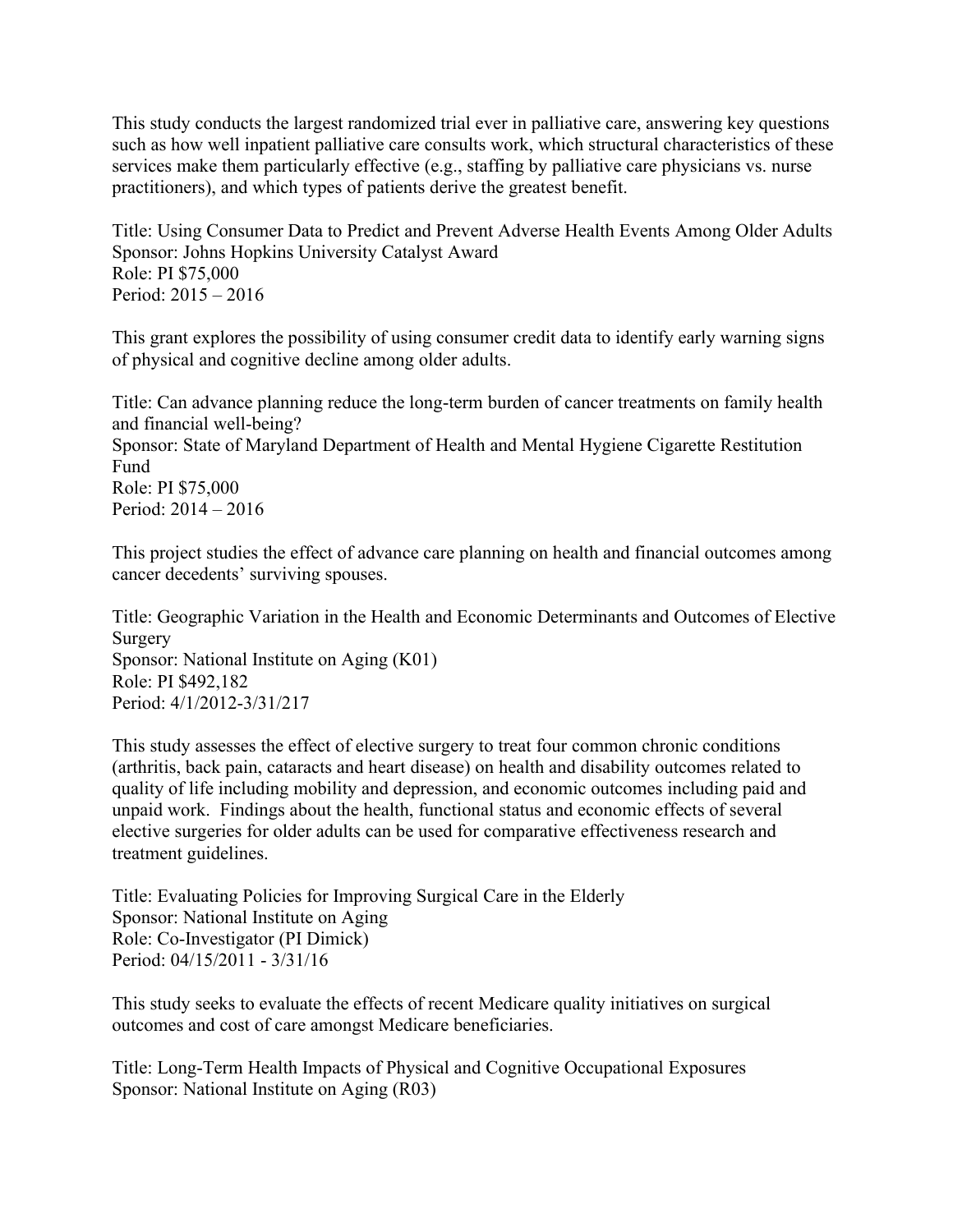Role: PI \$73, 193 Period: 09/03/2013 - 08/31/15

This project will create a new, publicly available dataset of job characteristics by linking all jobs reported by Health and Retirement Study (HRS) respondents to a comprehensive set of job and worker characteristics collected by the Department of Labor's Occupational Information Network. We will link these measures to survey data and Medicare claims to examine the relationship between job characteristics and subsequent health and Medicare utilization.

Title: Medicare at 50 Sponsor: The Commonwealth Fund Role: Co-Investigator (PI Davis) Period: 01/01/14-6/30/15

This project will produce six papers to prepare analyses to set the stage for the celebration of the 50th anniversary of the Medicare program and to frame the debate over Medicare's future as the boomer generation born after World War II becomes eligible for coverage.

#### **UNIVERSITY SERVICE**

Johns Hopkins Bloomberg School of Public Health

#### **University:**

Co-organizer of Hopkins Health, Labor, Education & Development Conference, 2017 – Present **School:** BSPH Wellness & Quality of Life Committee, 2016 – Present (schoolwide) Co-Organizer of Assistant Professor Lunch Series, 2014 – 2017 **Department:** Director, PhD Concentration in Health Economics and Policy, 2015 – Present Admissions Committee, PhD Concentration in Health Economics and Policy, 2014 – Present Lipitz Faculty Search Committee, 2017 Self Study Committee, 2015 – 2016 Health Economics faculty search committee, 2014

#### University of Michigan

Co-Organizer, University of Michigan Population Studies Center Seminar Series, 2009 – 2013

Kick-Off Committee, Institute for Health Policy and Innovation, 2012 Population Studies Center 50<sup>th</sup> Reunion Committee, 2011

#### **PRESENTATIONS**

#### *Scientific Meetings*

Nicholas LH. "Adverse Financial Events Before and After Dementia Diagnosis," National Bureau of Economic Research Summer Institute (July 2019).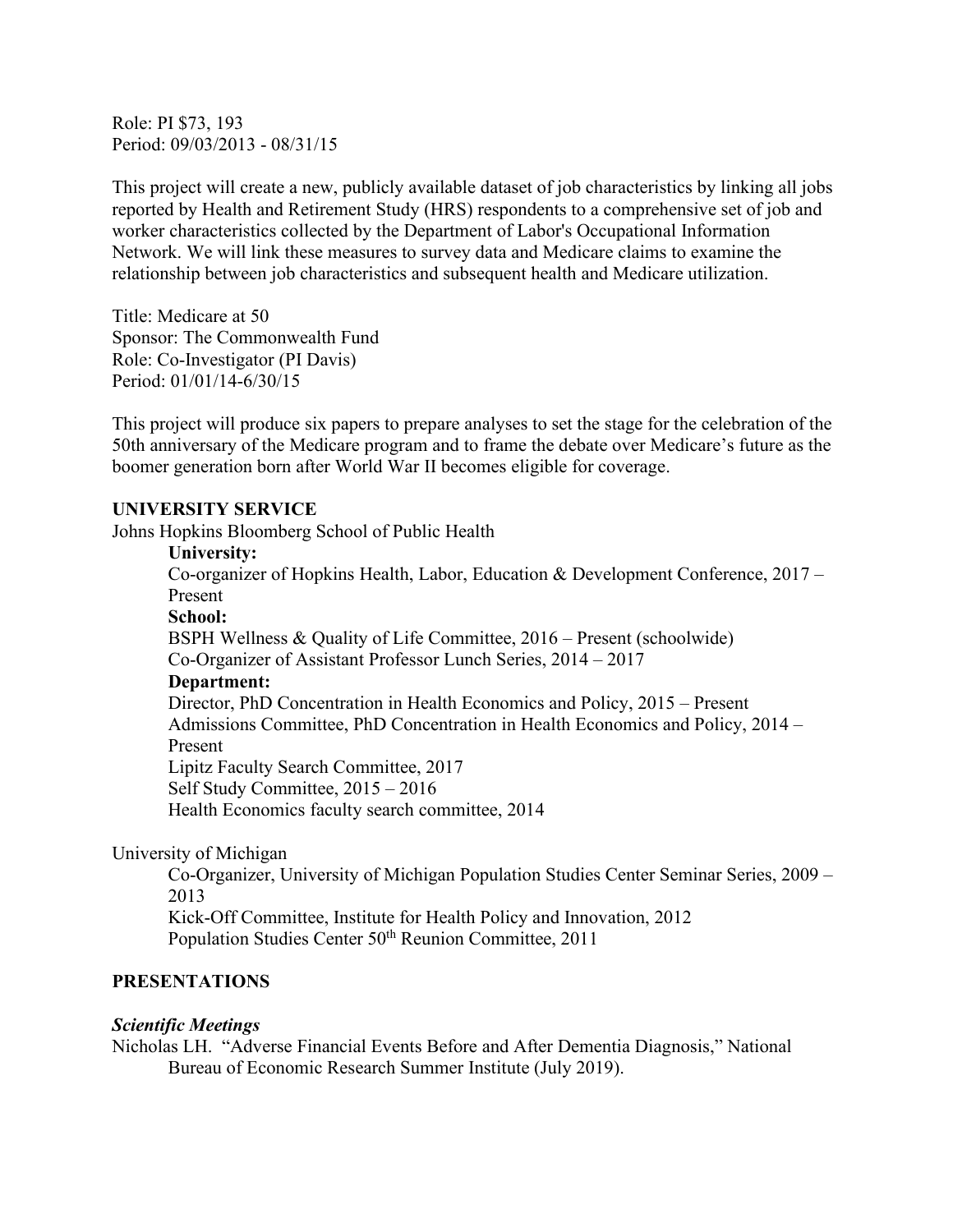- Nicholas LH. "Adverse Financial Events Before and After Dementia Diagnosis," American Society of Health Economists (June 2019).
- Nicholas LH. "The Implications of Advance Care and Financial Planning for Surviving Spouses' Financial Well-Being," Conference on Cross-Country Analysis of Retirement, Health, and Well-Being (October 2018).
- Nicholas LH. "Using Credit Data to Catch Signs of Cognitive Impairment," Retirement Research Centers Annual Meeting (August 2018).
- Nicholas LH "Medicare Beneficiaries' Exposure to Fraud and Abuse," Association for Public Policy & Management. (November 2017).
- Nicholas LH. "Using Credit Data to Catch Signs of Cognitive Impairment," Alzheimer's Disease International Congress (July 2017).
- Nicholas LH "Effects of Systems Improvement Agreements on Waitlist Patient Outcomes." Academic Surgical Congress. (February 2017).
- Nicholas LH "The impact of medical marijuana laws on the labor supply of older adults: Evidence from the Health and Retirement Study," Association for Public Policy & Management. (November 2016).
- Nicholas LH "Do Patients Respond to Negative Hospital Quality Information? Evidence from Organ Transplant Regulation," American Society of Health Economists. (June 2016).
- Nicholas LH "The impact of medical marijuana laws on the labor supply of older adults: Evidence from the Health and Retirement Study," American Society of Health Economists. (June 2016).
- Nicholas LH "The impact of medical marijuana laws on the labor supply of older adults: Evidence from the Health and Retirement Study," Midwest Health Economics Conference. (April 2016).
- Nicholas LH "Unintended Effects of High-Stakes Performance Incentives: Evidence from Organ Transplant," Association for Public Policy & Management. (November 2015).
- Nicholas LH "Provider Response on High-Powered Incentives: Evidence from Transplant Center Flagging," Midwest Economics Association. (March 2015).
- Nicholas LH " Lifetime Job Characteristics, Mobility, and Social Security Claiming Decisions." Association for Public Policy & Management. (November 2014).
- Nicholas LH "Do Medicare Advantage Plan Rebates Affect Beneficiary Healthcare Utilization?" AcademyHealth. (June 2014).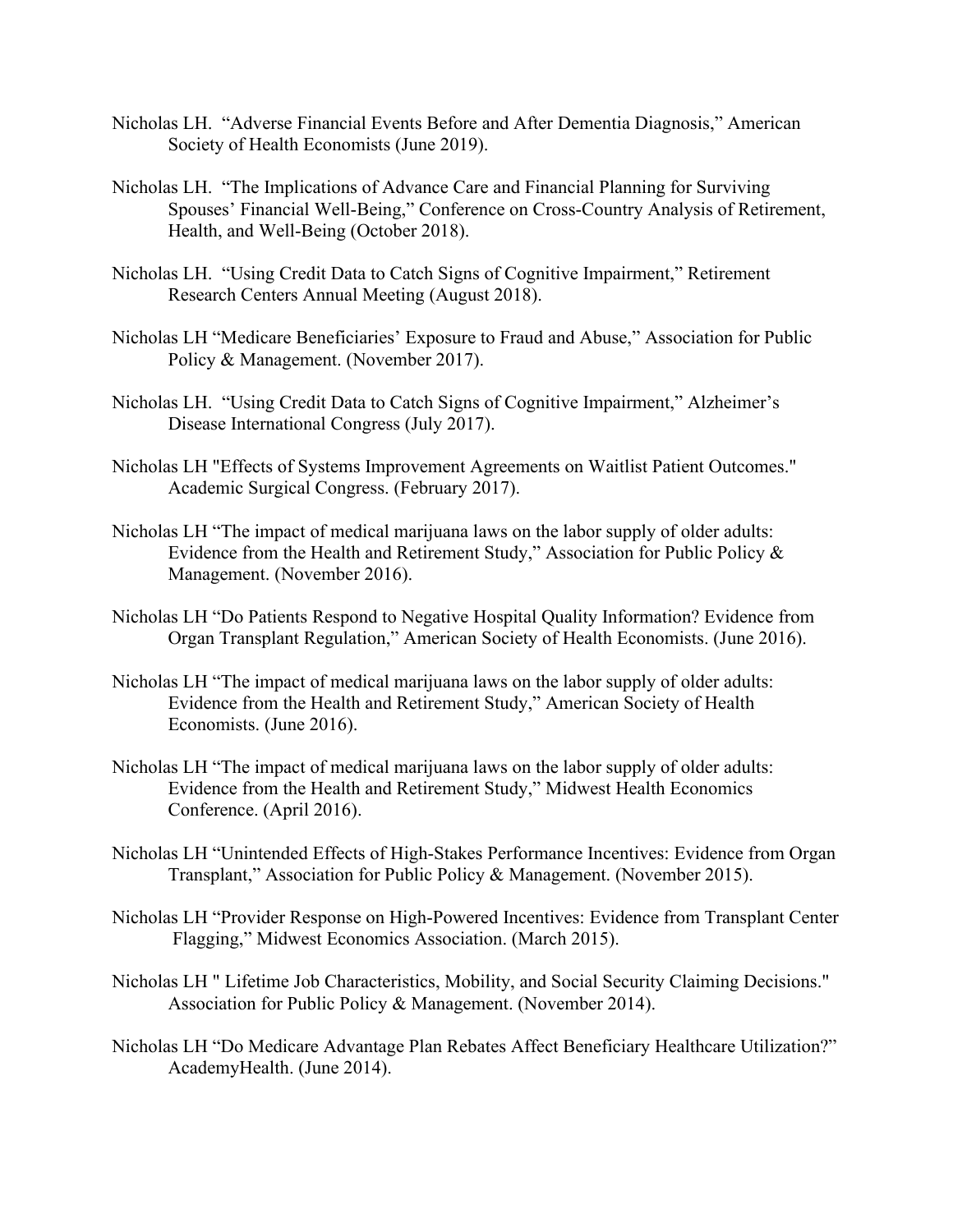- Nicholas LH "Effects of Medicare Advantage Plan Rebates on enrollment and Beneficiary Health," American Society of Health Economists. (June 2014).
- Nicholas LH "Till Bad Health Do Us Part? Gender Differences in Spousal Abandonment after Health Shocks," American Society of Health Economists. (June 2014).
- Nicholas LH "Diffusion of Laparoscopic Adjustable Gastric Banding After the Medicare National Coverage Decision for Bariatric Surgery," American Society of Health Economists. (June 2014).
- Nicholas LH "All-Payer Variation in Rates of Elective Joint Replacement." Academic Surgical Congress. (February 2014).
- Nicholas LH. "How Has Competitive Bidding in Medicare Advantage Impacted Beneficiaries?" Association for Public Policy & Management. (November 2013).
- Nicholas LH "Social Security Benefit Claiming and Medicare Utilization," Retirement Research Centers Annual Meeting. (August 2013).
- Nicholas LH "The Impact of Competitive Bidding on Medicare advantage Enrollment" International Health Economics Association. (July 2013).
- Nicholas LH "Recession Depression: Physical and Mental Health Effects of the 2008 stock Market Crash," CESIfo Conference on Empirical Health Economics. (February 2013).
- Nicholas LH "Can Selective Referral Improve the Safety of Elective Surgery? Evidence from the Medicare Bariatric Surgery Coverage decision," Annual Health Economics Conference. (September 2012).
- Nicholas LH "Can Selective Referral Policies Improve Patient Outcomes? Evidence from the Medicare Bariatric Surgery Coverage Decision" National Bureau of Economic Research Summer Institute. (July 2012).
- Nicholas LH "Can Selective Referral Policies Improve Patient Outcomes? Evidence from the Medicare Bariatric Surgery Coverage Decision," American Society of Health Economists. (June 2012).
- Nicholas LH "Elective Surgery and Family Labor supply amongst Chronically Ill older Adults," American Society of Health Economists. (June 2012).
- Nicholas LH "Economic Conditions at Birth and Later Mortality: Scarring or Selection?" Population Association of America. (May 2012).
- Nicholas LH "Quality Measures for Assessing Hospital Mortality: Evaluation Using Instrumental Variable Analysis, Cognitive Impairment and Medicare Utilization Near the End-of-Life," Academic Surgical Congress. (February 2012).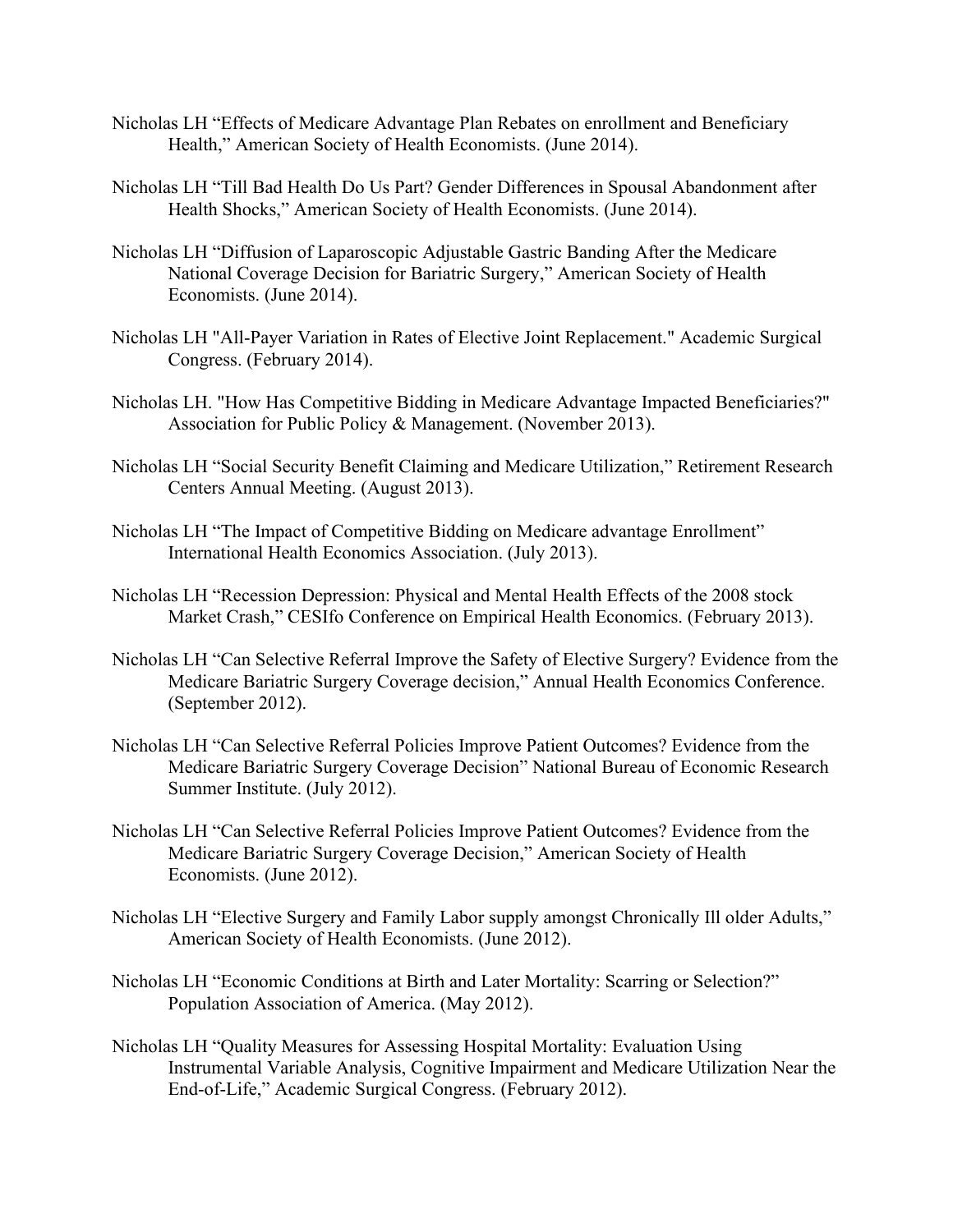- Nicholas LH "Would the Death Panel Really Save Money? Advance Directives, Medicare Expenditures and End-of-life Care" International Health Economics Association. (July 2011).
- Nicholas LH "Advance Directives and Medicare Spending at the End-of-Life," AcademyHealth. (June 2011).
- Nicholas LH "Is More Better? Elective Surgery, Paid and Unpaid Work Among Older Adults," Population Association of America. (March 2011).
- Nicholas LH " Does Pay-for-Performance Work In Surgery? Evaluation Of A Medicare Demonstration Project." Academic Surgical Congress. (February 2011).
- Nicholas LH "Is More Better? Economic Returns to Treatment Intensity," America Economics Association. (January 2011).
- Nicholas LH "Economic Effects of treatment Intensity: Elective Surgery, Paid and Unpaid Work," RAND Workshop on Comparative International Research. (July 2010).
- Nicholas LH "Economic Effects of Treatment Intensity: The Effect of Elective Surgery on Paid & Unpaid Work Amongst Older Adults," American Society of Health Economists. (June 2010).
- Nicholas LH "Cognitive Impairment and End-of- Life Treatment Intensity," AcademyHealth. (June 2010).
- Nicholas LH "Hospital Utilization by Fee-for-Service and Medicare Advantage Enrollees," Agency for Healthcare Research and Quality. (September 2009).
- Nicholas LH "Does Pay for Performance Improve Hospital Quality of Care?" International Health Economics Association. (July 2009).
- Nicholas LH ["Hospital Response to Pay-for-Performance Incentives"](http://www.nber.org/confer/2009/SI2009/HC/Nicholas.pdf) NBER Summer Institute. (July 2009).
- Nicholas LH "Process Compliance and Surgical Mortality," AcademyHealth. (June 2009).
- Nicholas LH "Can Food Stamp Receipt Improve Diabetes Control and Reduce Medicare Costs for Elderly Diabetics? Evidence from Biomarker Data," Population Association of America. (May 2009).
- Nicholas LH "Medicare Advantage Payment Extra Payments, Enrollment & Quality of Care," AcademyHealth. (June 2007).

#### *Invited Seminars*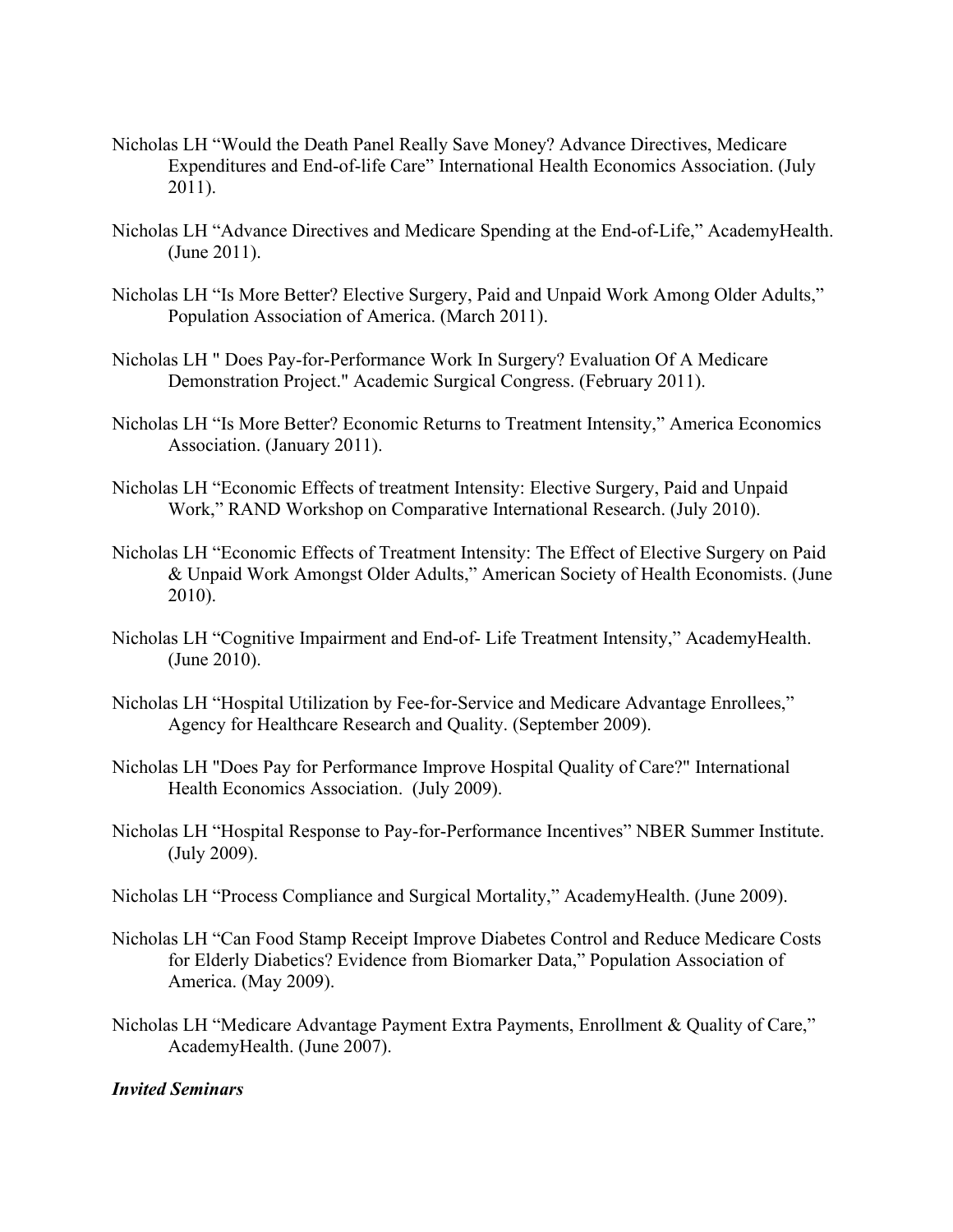- 2020 **Nicholas LH and Hsu J**. "Adverse Financial Events Before and After Dementia Diagnosis," Federal Interdepartmental Elder Justice Working Group.
- 2020 **Nicholas LH** and Hsu J. "Adverse Financial Events Before and After Dementia Diagnosis," University of Colorado.
- 2019 **Nicholas LH** and Hsu J. "Adverse Financial Events Before and After Dementia Diagnosis," Georgia State University.
- 2019 **Nicholas LH** and Hsu J. "Adverse Financial Events Before and After Dementia Diagnosis," Dartmouth College.
- 2018 Nicholas, LH. "The impact of medical marijuana laws on the pain and labor supply of older adults," Johns Hopkins School of Medicine Geriatrics Grand Rounds
- 2018 Nicholas LH. "Waitlist Patient Outcomes Under High-Stakes Performance Report Cards In Organ Transplantation," The Penn State University.
- 2018 Nicholas LH. "Using Credit Data to Catch Signs of Cognitive Impairment," Centers for Medicare and Medicaid Services.
- 2018 Nicholas LH. "Using Credit Data to Catch Signs of Cognitive Impairment," Social Security Administration.
- 2017 Nicholas LH. "Using Credit Data to Catch Signs of Cognitive Impairment," National Institute on Aging.
- 2017 Nicholas LH. "Lifetime Job Demands, Work Capacity and Disability at Older Ages," University of New Mexico.
- 2017 Nicholas LH. "Labor Supply after Bariatric Surgery," Social Security Administration.
- 2015 Nicholas LH. "Advance Directives and End-of-Life Care," George Mason University.
- 2015 Nicholas LH "Can Selective Referral Improve the Safety of Elective Surgery?" New York University.
- 2015 Nicholas, LH. "Unintended Effects of High-Stakes Performance Incentives: Evidence from Organ Transplant," Temple University.
- 2014 Nicholas LH. "Hospital Compare Scores and Long-Term Changes in Functional Status," Center for Medicare & Medicaid Innovation.
- 2014 **Nicholas LH**, Bynum JPW, Weir DR, Iwashyna TJ, Langa KM. "Advance Directives And Nursing Home Stays Associated With Less Aggressive End-Of-Life Care For Severe Dementia Patients," Health Affairs Alzheimer's Briefing, Washington, DC.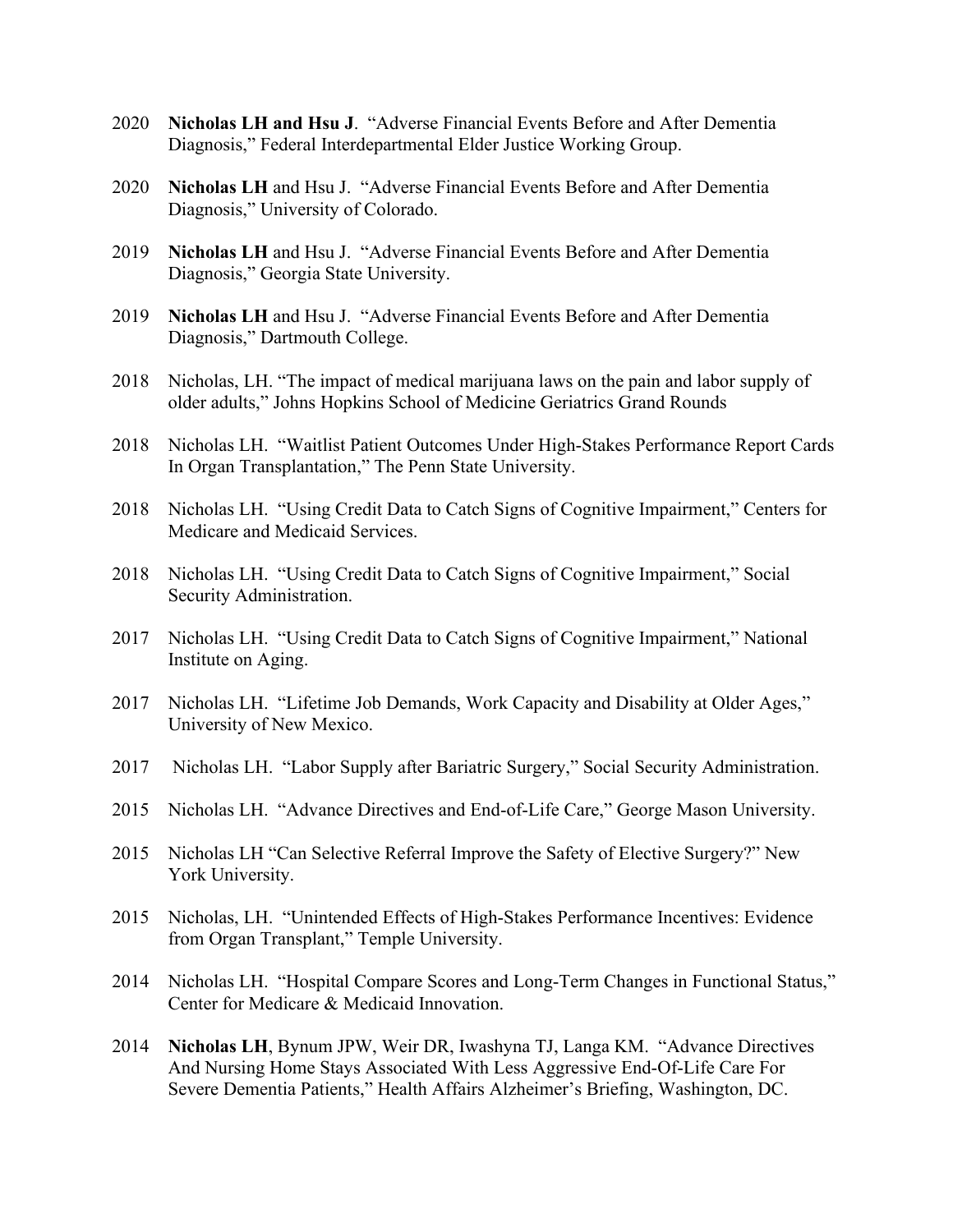- 2014 Nicholas LH. "Effects of Medicare Advantage Plan Rebates on enrollment and Beneficiary Health," Indiana University.
- 2013 Nicholas LH. "Economic Effects of Treatment Intensity: The Effect of Elective Surgery on Paid & Unpaid Work Amongst Older Adults," Columbia University.
- 2013 Nicholas LH. "Economic Effects of Treatment Intensity: The Effect of Elective Surgery on Paid & Unpaid Work Amongst Older Adults," Emory Rollins School of Public Health.
- 2013 Nicholas LH. "Economic Effects of Treatment Intensity: The Effect of Elective Surgery on Paid & Unpaid Work Amongst Older Adults," Harvard Medical School.
- 2013 Nicholas LH. "The Effect of Elective Surgery on Paid & Unpaid Work Amongst Older Adults," Columbia University.
- 2013 Nicholas LH. "The Effect of Elective Surgery on Paid & Unpaid Work Amongst Older Adults," University of Massachusetts Medical School.
- 2012 Nicholas LH. "The Effect of Elective Surgery on Paid & Unpaid Work Amongst Older Adults," RAND.
- 2012 Nicholas LH. "The Effect of Elective Surgery on Paid & Unpaid Work Amongst Older Adults," Social Security Administration.
- 2012 Nicholas LH. "Economic Effects of Treatment Intensity: The Effect of Elective Surgery on Paid & Unpaid Work Among Older Adults," University of Pennsylvania.
- 2012 **Nicholas LH**, Langa KM, Iwashyna TJ, Weir DR. "Regional Variation in the Association Between Advance Directives and End-of-Life Medicare Expenditures," Dartmouth College.
- 2012 **Nicholas LH**, Langa KM, Iwashyna TJ, Weir DR. "Regional Variation in the Association Between Advance Directives and End-of-Life Medicare Expenditures," National Institute on Aging Council.

#### *Invited Discussions at Scientific Meetings*

- 2018: AcademyHealth, American Society of Health Economists, Southern Economic Association
- 2017: AcademyHealth, Association for Public Policy & Management, Retirement Research Centers Annual Meeting
- 2016: AcademyHealth, American Society of Health Economists, Association for Public Policy & Management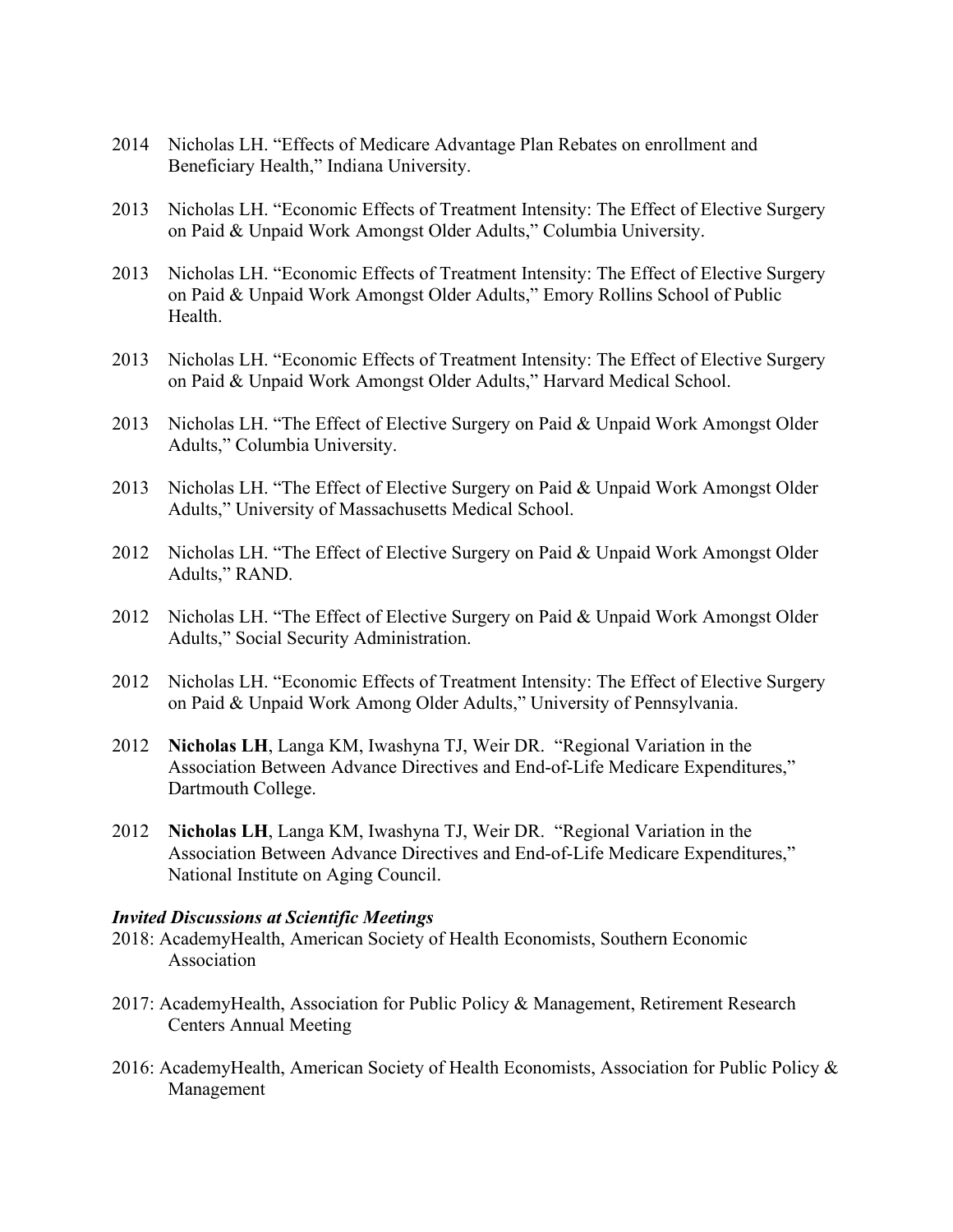- 2015: AcademyHealth, International Health Economics Association, Association for Public Policy & Management
- 2014: Midwest Health Economics Association, American Society of Health Economists, Association for Public Policy & Management
- 2013 Midwest Health Economics Association, International Health Economics Association

2012: American Society of Health Economists, Association for Public Policy and Management

2011: American Economic Association, International Health Economics Association, Midwest Health Economics Association

2010: American Society of Health Economists

2008: American Society of Health Economists

# **MEDIA COVERAGE**

Rai, T. "Medical marijuana and elderly labor." Science, 363(6430): 942-943.

McGinley, L. "Many Medicare cancer patients hit by high out-of-pocket costs." Washington Post, November 23, 2016 (online) November 24, 2016 (print).

Ingraham, C. "How medical marijuana could help boomers get the most out of retirement." Washington Post WONKBLOG, October 4, 2016.

New York Times Editorial Board, "Helping Patients and Doctors Talk about Death," *New York Times,* July 26, 2015, SR8.

Fottrell, Q. Boomers face a greater risk of depression and suicide. MarketWatch, August 12, 2014.

Goodman, E. It's Always Too Soon Until It's Too Late: Advance Care Planning With Alzheimer's. Health Affairs Blog, April 10, 2014.

Poon, L. Avoiding The Nursing Home Ups The Risk Of Unwanted Medical Care. NPR Blog, April 8, 2013.

Chen, P. Rethinking Centers of Excellence (and Other Well-Laid Plans), New York Times Doctor and Patient blog, April 4, 2013.

Zocalo Public Square. Up for Discussion: Does Fresno Mean Feeding Tube? [http://zocalopublicsquare.org/thepublicsquare/2012/09/26/does-fresno-mean-feeding](http://zocalopublicsquare.org/thepublicsquare/2012/09/26/does-fresno-mean-feeding-tube/read/up-for-discussion)[tube/read/up-for-discussion,](http://zocalopublicsquare.org/thepublicsquare/2012/09/26/does-fresno-mean-feeding-tube/read/up-for-discussion) September 28, 2012.